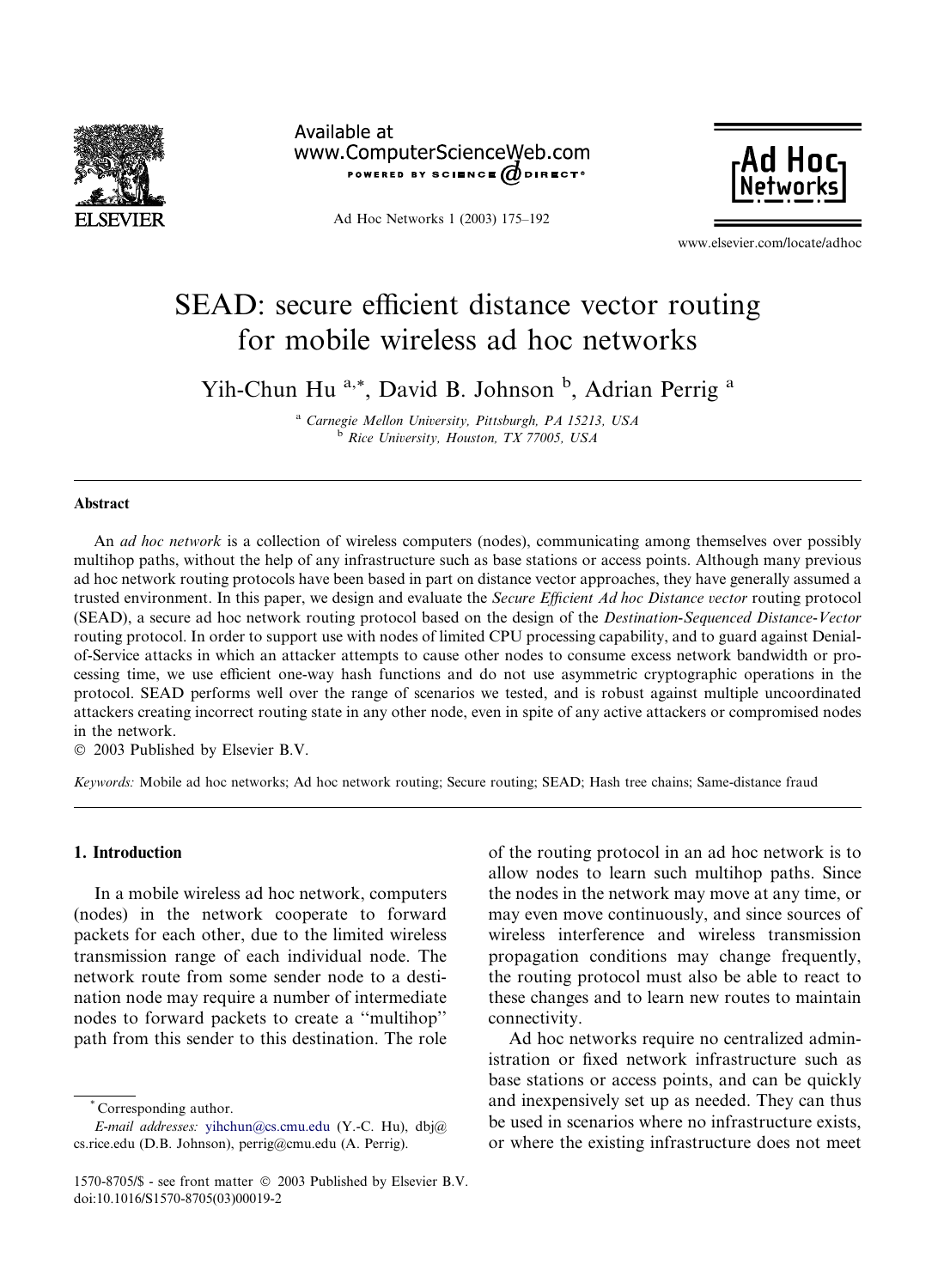application requirements for reasons such as security, cost, or quality. Examples of applications for ad hoc networks range from military operations and emergency disaster relief, to community networking and interaction between attendees at a meeting or students during a lecture. In these and other applications of ad hoc networking, security in the routing protocol is necessary in order to guard against attacks such as malicious routing misdirection, but relatively little previous work has been done in securing ad hoc network routing protocols.

Secure ad hoc network routing protocols are difficult to design, due to the generally highly dynamic nature of an ad hoc network and due to the need to operate efficiently with limited resources, including network bandwidth and the CPU processing capacity, memory, and battery power (energy) of each individual node in the network. Existing insecure ad hoc network routing protocols are often highly optimized to spread new routing information quickly as conditions change, requiring more rapid and often more frequent routing protocol interaction between nodes than is typical in a traditional (e.g., wired and stationary) network. Expensive and cumbersome security mechanisms can delay or prevent such exchanges of routing information, leading to reduced routing effectiveness, and may consume excessive network or node resources, leading to many new opportunities for possible Denial-of-Service attacks through the routing protocol.

Routing protocols for ad hoc networks generally can be divided into two main categories: periodic protocols and on-demand protocols. In a periodic (or proactive) routing protocol, nodes periodically exchange routing information with other nodes in an attempt to have each node always know a current route to all destinations (e.g., [4,5,8,10,23,31,34]). In an on-demand (or reactive) protocol, on the other hand, nodes exchange routing information only when needed, with a node attempting to discover a route to some destination only when it has a packet to send to that destination (e.g., [22,33,35]). In addition, some ad hoc network routing protocols are hybrids of periodic and on-demand mechanisms (e.g., [12]).

Each style of ad hoc network routing protocol has advantages and disadvantages. In this paper, we focus on securing ad hoc network routing using periodic (or proactive) protocols, and in particular, using distance vector routing protocols. Distance vector routing protocols are easy to implement, require relatively little memory or CPU processing capacity compared to other types of routing protocols, and are widely used in networks of moderate size within the (wired) Internet [14,27,28]. A number of proposed periodic ad hoc network routing protocols are based on adapting the basic distance vector routing protocol design for use in mobile wireless ad hoc networks, including PRNET [23], DSDV [34], WRP [31], WIRP [10], and ADV [5]. Distance vector routing has also been used for routing within a zone in the ZRP hybrid ad hoc network routing protocol [12].

We present the design and evaluation of a new secure ad hoc network routing protocol using distance vector routing. Our protocol, which we call the Secure Efficient Ad hoc Distance vector routing protocol (SEAD), is robust against multiple uncoordinated attackers creating incorrect routing state in any other node, even in spite of active attackers or compromised nodes in the network. We base the design of SEAD in part on the Destination-Sequenced Distance-vector ad hoc network routing protocol (DSDV) [34], which was designed for trusted environments. In order to support use of SEAD with nodes of limited CPU processing capability, and to guard against Denialof-Service attacks in which an attacker attempts to cause other nodes to consume excess network bandwidth or processing time, we use efficient oneway hash functions and do not use asymmetric cryptographic operations in the protocol.

In Section 2 of this paper, we summarize the basic operation of distance vector routing, and we describe the DSDV ad hoc network routing protocol on which we base our work. Section 3 presents our assumptions about the network and nodes involved in the ad hoc network. In Section 4, we describe possible attacks on distance vector routing protocols and specifically on DSDV routing, and in Section 5, we present the design of SEAD, our ad hoc network distance vector routing protocol that protects against those attacks.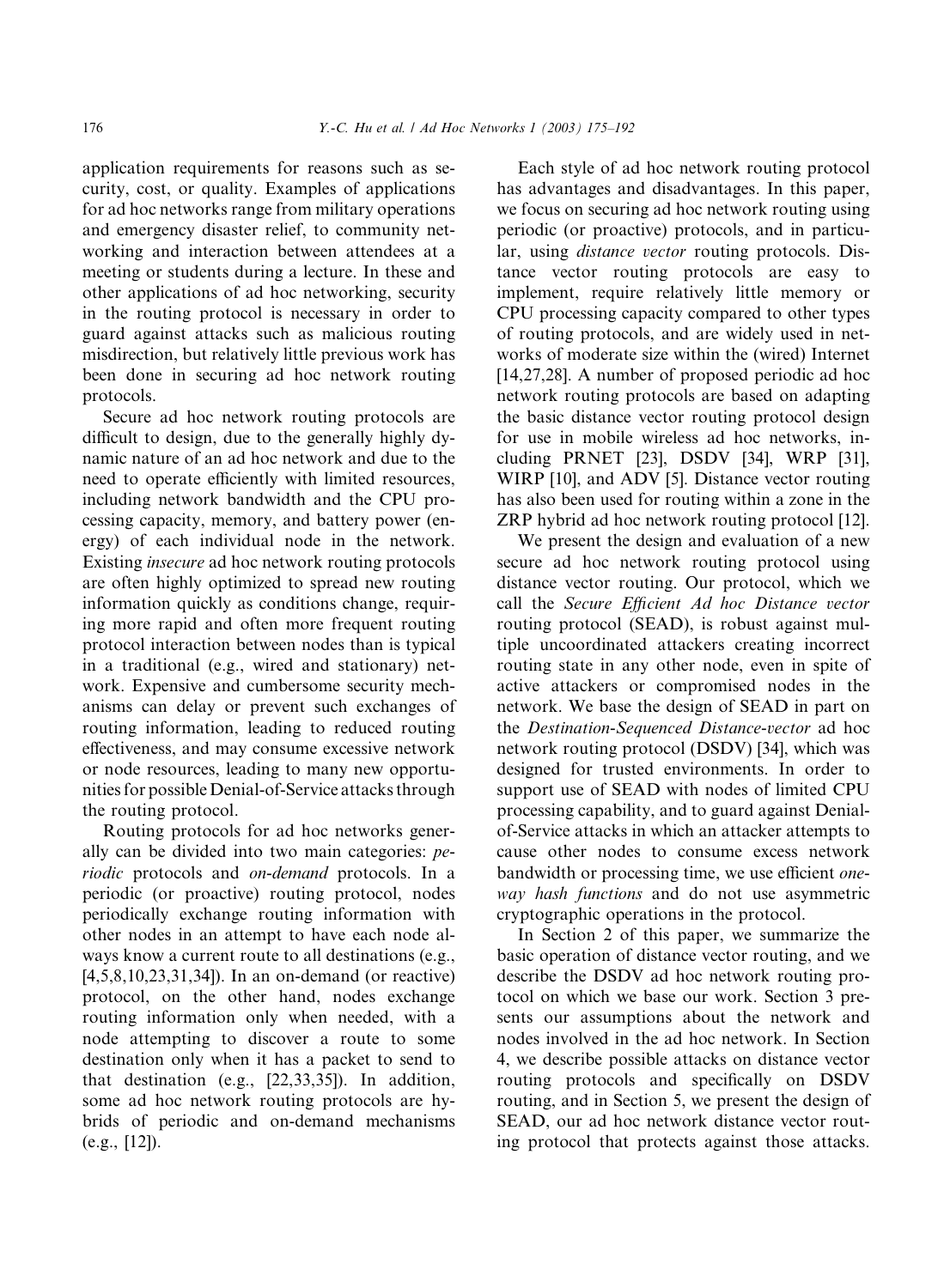Section 6 presents the results of a simulation-based study of the performance of SEAD in ad hoc networks of 50 mobile nodes, comparing its performance to that of the original (insecure) DSDV protocol; we show the overhead created by the security mechanisms and the impact of these mechanisms on the protocol's ability to successfully route packets. In Section 7, we discuss related work, and finally, in Section 8, we present conclusions.

#### 2. Distance vector routing and DSDV

A distance vector routing protocol finds shortest paths between nodes in the network through a distributed implementation of the classical Bellman–Ford algorithm. As noted in Section 1, distance vector protocols are easy to implement and are efficient in terms of memory and CPU processing capacity required at each node. A popular example of a distance vector routing protocol is RIP [14,28], which is widely used in IP networks of moderate size. Distance vector routing can be used for routing within an ad hoc network by having each node in the network act as a router and participate in the routing protocol.

In distance vector routing, each router maintains a routing table listing all possible destinations within the network. Each entry in a node's routing table contains the address (identity) of some destination, this node's shortest known distance (usually in number of hops) to that destination, and the address of this node's neighbor router that is the first hop on this shortest route to that destination; the distance to the destination is known as the metric in that table entry. When routing a packet to some destination, the node transmits the packet to the indicated neighbor router, and each router in turn uses its own routing table to forward the packet along its next hop toward the destination.

To maintain the routing tables, each node periodically transmits a routing update to to each of its neighbor routers, containing the information from its own routing table. Each node uses this information advertised by its neighbors to update its own table, so that its route for each destination

uses as a next hop the neighbor that advertised the smallest metric in its update for that destination; the node sets the metric in its table entry for that destination to 1 (hop) more than the metric in that neighbor's update. A common optimization to this basic procedure to spread changed routing information through the network more quickly is the use of *triggered updates*, in which a node transmits a new update about some destination as soon as the metric in its table entry for that destination changes, rather than waiting for its next scheduled periodic update to be sent.

Distance vector routing protocols are simple, but they cannot guarantee not to produce routing loops between different nodes for some destination. Such loops are eventually resolved by the protocol through many rounds of routing table updates in what is known as ''counting to infinity'' in the metric for this destination; to reduce time needed for this resolution, the maximum metric value allowed by the protocol is typically defined to be relatively small, such as 15 as is used in RIP [14,28]. To further reduce these problems, a number of extensions, such as split horizon and split horizon with poisoned reverse [14,28], are widely used. These extensions, however, can still allow some loops, and the possible problems that can create routing loops are more common in wireless and mobile networks such as ad hoc networks, due to the motion of the nodes and the possible changes in wireless propagation conditions.

The primary improvement for ad hoc networks made in DSDV over standard distance vector routing is the addition of a sequence number in each routing table entry. The use of this sequence number prevents routing loops caused by updates being applied out of order; this problem may be common over multihop wireless transmission, since the routing information may spread along many different paths through the network. Each node maintains an even sequence number that it includes in each routing update that it sends, and each entry in a node's routing table is tagged with the most recent sequence number it knows for that destination. When a node detects a broken link to a neighbor, the node creates a new routing update for that neighbor as a destination, with an ''infinite'' metric and the next odd sequence number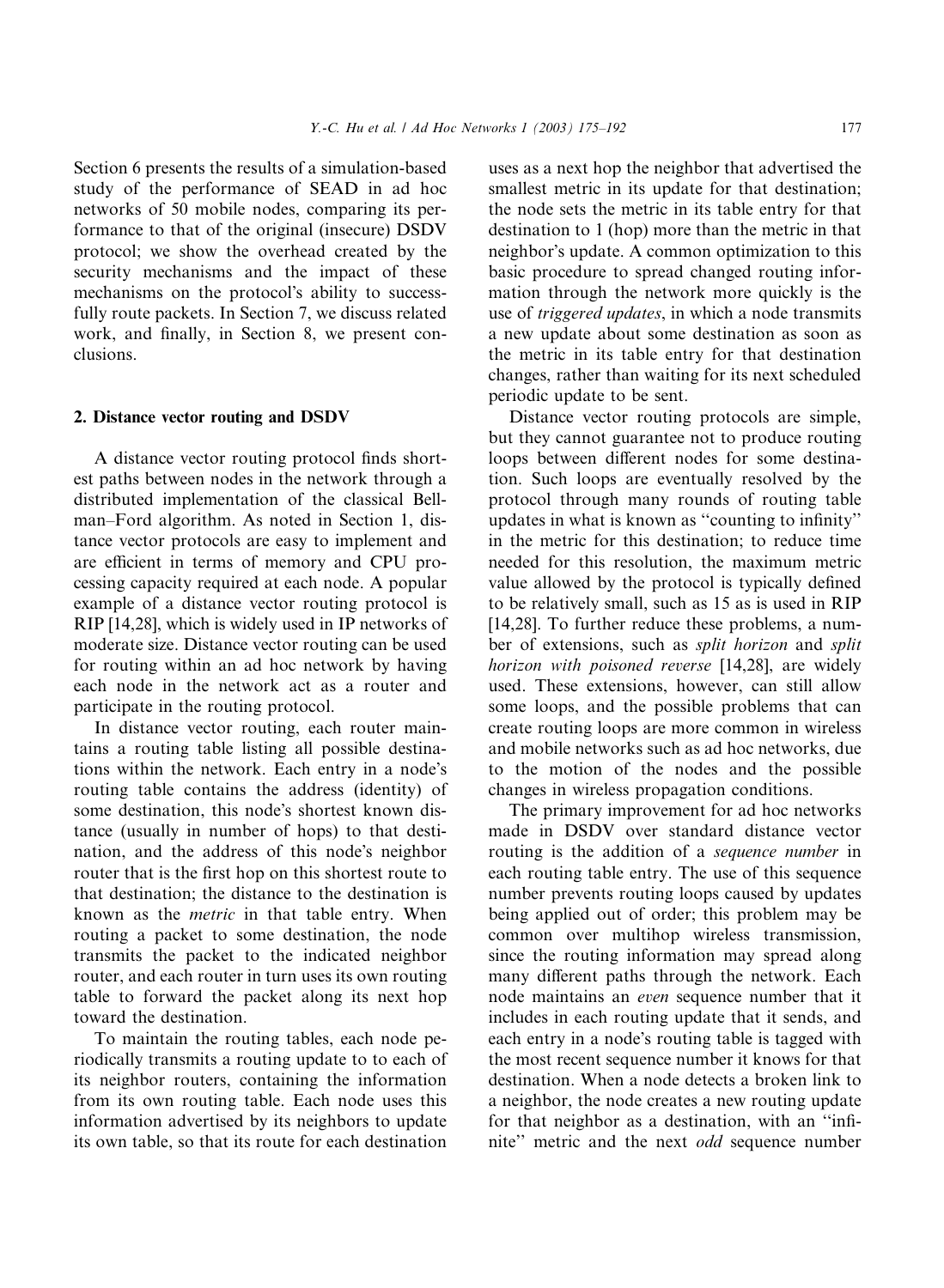after the even sequence number in its corresponding routing table entry. When a node receives a routing update, for each destination in the update, the node prefers this newly advertised route if the sequence number is greater than in the corresponding entry currently in the node's routing table, or if the sequence numbers are equal and the new metric is lower than in the node's current table entry for that destination; if the sequence number in the update is less than the current sequence number in the table entry, the new update for that destination is ignored.

DSDV sends both periodic routing updates and triggered updates. These updates may be either a ''full dump'', listing all destinations, or an ''incremental'' update, listing only destinations for which the route has changed since the last full dump sent by that node. A node in DSDV chooses to send a triggered update when important routing changes should be communicated as soon as possible, although there are multiple interpretations suggested in the published description of DSDV as to which changes should cause a triggered update. One interpretation suggests that the receipt of a new metric for some destination should cause a triggered update, while the alternative interpretation suggests that the receipt of a new sequence number also should cause a triggered update. The latter interpretation has been shown to outperform the former in detailed ad hoc network simulations [6,21] and is referred to as DSDV-SQ (for sequence number) to distinguish it from the interpretation based only on metrics.

## 3. Assumptions

As a matter of terminology in this paper, we use the acronym ''MAC'' to refer to the network Medium Access Control protocol at the link layer, and not to a Message Authentication Code used for authentication.

We assume that all wireless links in the network are bidirectional, since this is necessary for the distributed Bellman–Ford algorithm of distance vector routing to function correctly. Specifically, if a node  $A$ 's wireless transmissions reach B, then  $B$ 's transmissions would reach A. Wireless links are

often bidirectional, and many MAC layers require bidirectional frame exchange to avoid collisions [20].

Network physical layer and MAC layer attacks are beyond the scope of this paper. Use of spread spectrum has been studied for securing the physical layer against jamming [40]. MAC protocols that do not employ some form of carrier sense, such as ALOHA and Slotted ALOHA [1], are less vulnerable to Denial-of-Service attacks, although they generally use the channel less efficiently.

We assume that the wireless network may drop, corrupt, duplicate, or reorder packets. We also assume that the MAC layer contains some level of redundancy to detect randomly corrupted packets; however, this mechanism is not designed to replace cryptographic authentication mechanisms.

The *network diameter* of an ad hoc network is the maximum, across all pairs of nodes in the network, of the length of the optimal route between that pair of nodes. As noted in Section 2, standard distance vector routing protocols limit the maximum metric value (and thus the maximum network diameter supported by the protocol). We also limit the maximum network diameter, and we use  $m - 1$  to denote this upper bound, such that all routes that can be used by the routing protocol are of length less than *m* hops. Internal to a node's routing table, the value  $m$  can be used to denote the infinity metric in distance vector routing, although in SEAD, entries in the routing table with an infinite metric are not included in routing update messages sent by a node.

We assume that nodes in the ad hoc network may be resource constrained. Thus, in securing our distance vector ad hoc network routing protocol SEAD, we use efficient one-way hash chains [26] and Merkle hash trees [30] rather than relying on expensive asymmetric cryptographic operations. Especially on CPU-limited devices, symmetric cryptographic operations (such as block ciphers and hash functions) are three to four orders of magnitude faster than asymmetric operations (such as digital signatures).

#### 3.1. One-way hash chains

A one-way hash chain is built on a one-way hash function. Like a normal hash function, a one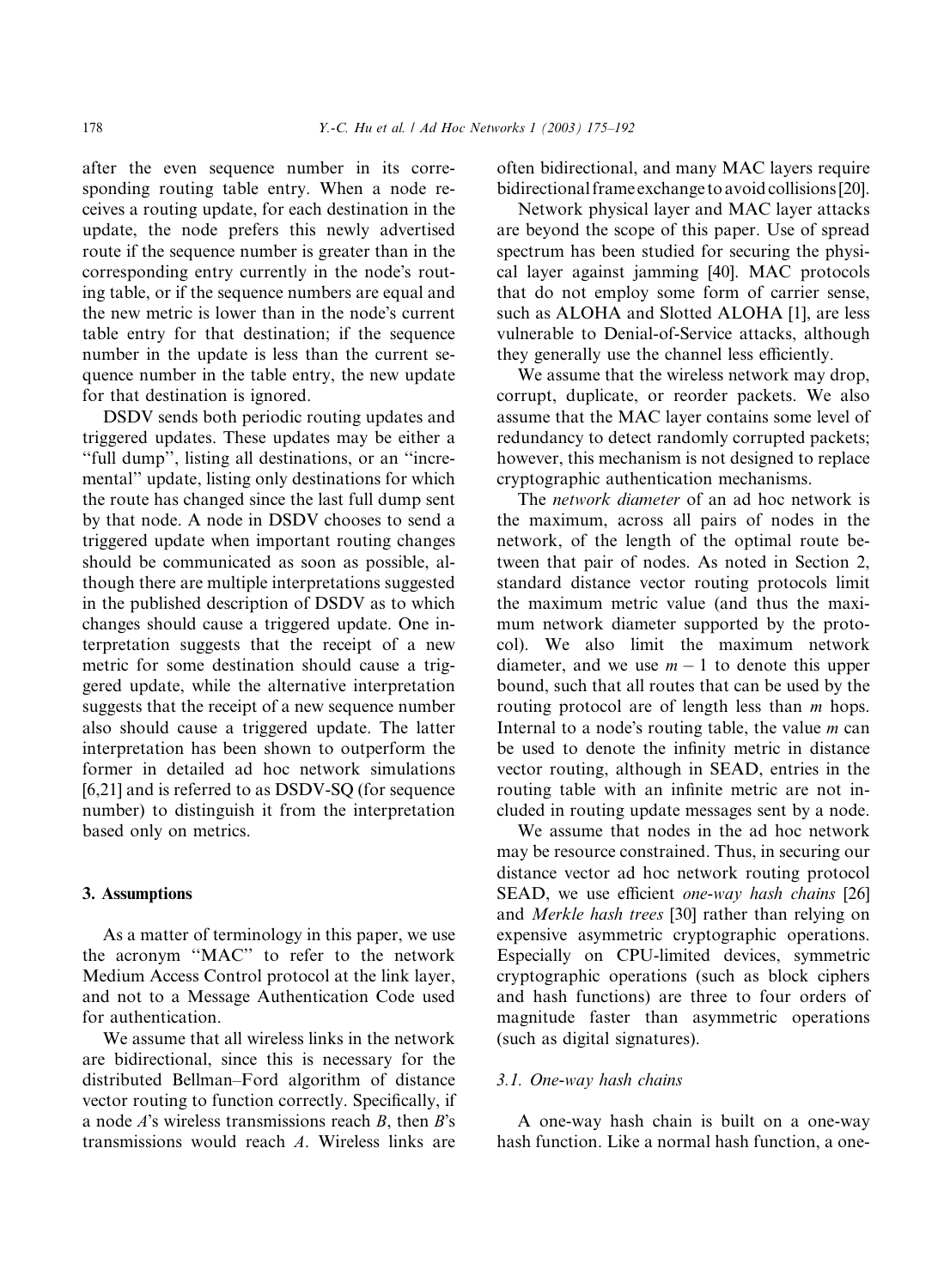way hash function,  $H$ , maps an input of any length to a fixed-length bit string. Thus,  $H: \{0,1\}^* \to$  $\{0,1\}^{\rho}$ , where  $\rho$  is the length in bits of the output of the hash function. The function  $H$  should be simple to compute yet must be computationally infeasible in general to invert. A more formal definition of one-way hash functions is provided by Goldwasser and Bellare [11], and a number of such functions have been proposed, including MD5 [44] and SHA-1 [32].

To create a one-way hash chain, a node chooses a random initial value  $x \in \{0, 1\}^{\rho}$  and computes the list of values

 $h_0, h_1, h_2, h_3, \ldots, h_n$ 

where  $h_0 = x$ , and  $h_i = H(h_{i-1})$  for  $0 < i \le n$ , for some  $n$ . The node at initialization generates the elements of its hash chain as shown above, from "left to right" (in order of increasing subscript  $i$ ) and then over time uses certain elements of the chain to secure its routing updates; in using these values, the node progresses from ''right to left'' (in order of decreasing subscript  $i$ ) within the generated chain.

Given an existing authenticated element of a one-way hash chain, it is possible to verify elements later in the sequence of use within the chain (further to the ''left'', or in order of decreasing subscript). For example, given an authenticated  $h_i$ value, a node can authenticate  $h_{i-3}$  by computing  $H(H(H(h_{i-3})))$  and verifying that the resulting value equals  $h_i$ .

To use one-way hash chains for authentication, we assume some mechanism for a node to distribute an authentic element such as  $h_n$  from its generated hash chain. A traditional approach for this key distribution is for a trusted entity to sign public-key certificates for each node; each node can then use its public-key to sign new a hash chain element for itself. Hubaux, Buttyán, and Capkun bootstrap trust relationships from PGP- like certificates without relying on a trusted public key infrastructure [19]. Alternatively, a trusted node can securely distribute an authenticated hash chain element using only symmetric-key cryptography [17,39] or non-cryptographic approaches [46].

Since in SEAD, a node uses elements from its one-way hash chain in groups of m (Section 5.2),

we assume that a node generates its hash chain so that *n* is divisible by *m*. When a node first enters the network, or after a node has used most of its available hash chain elements, it can pick a new random x, generate a new hash chain from this  $x$ , and send the new generated  $h_n$  value to a trusted entity or an alternative authentication and distribution service, as described above.

#### 3.2. Tree-authenticated values

The mechanism of tree-authenticated values is an efficient hash tree authentication mechanism, first presented by Merkle and also known as Merkle hash trees [30]. To authenticate values  $v_0, v_1, \ldots, v_{w-1}$ , we place these values at the leaf nodes of a binary tree. (For simplicity we assume a balanced binary tree, so  $w$  is a power of two.) We first blind all the  $v_i$  values with a one-way hash function  $H$  to prevent disclosing neighboring values in the authentication information (as we describe below), so  $v_i' = H[v_i]$ . We then use the Merkle hash tree construction to commit to the values  $v'_0, \ldots, v'_{w-1}$ . Each internal node of the binary tree is derived from its two child nodes. Consider the derivation of some parent node  $m_p$ from its left and right child nodes  $m_1$  and  $m_r$ :  $m_p = H[m_1||m_r]$ , where  $\parallel$  denotes concatenation. We compute the levels of the tree recursively from the leaf nodes to the root node. Fig. 1 shows this construction over the eight values  $v_0, v_1, \ldots, v_7$ , e.g.,  $m_{01} = H(v'_0||v'_1)$ ,  $m_{03} = H[m_{01}||m_{23}]$ .

The root value of the tree is used to commit to the entire tree, and in conjunction with additional



Fig. 1. Tree authenticated values.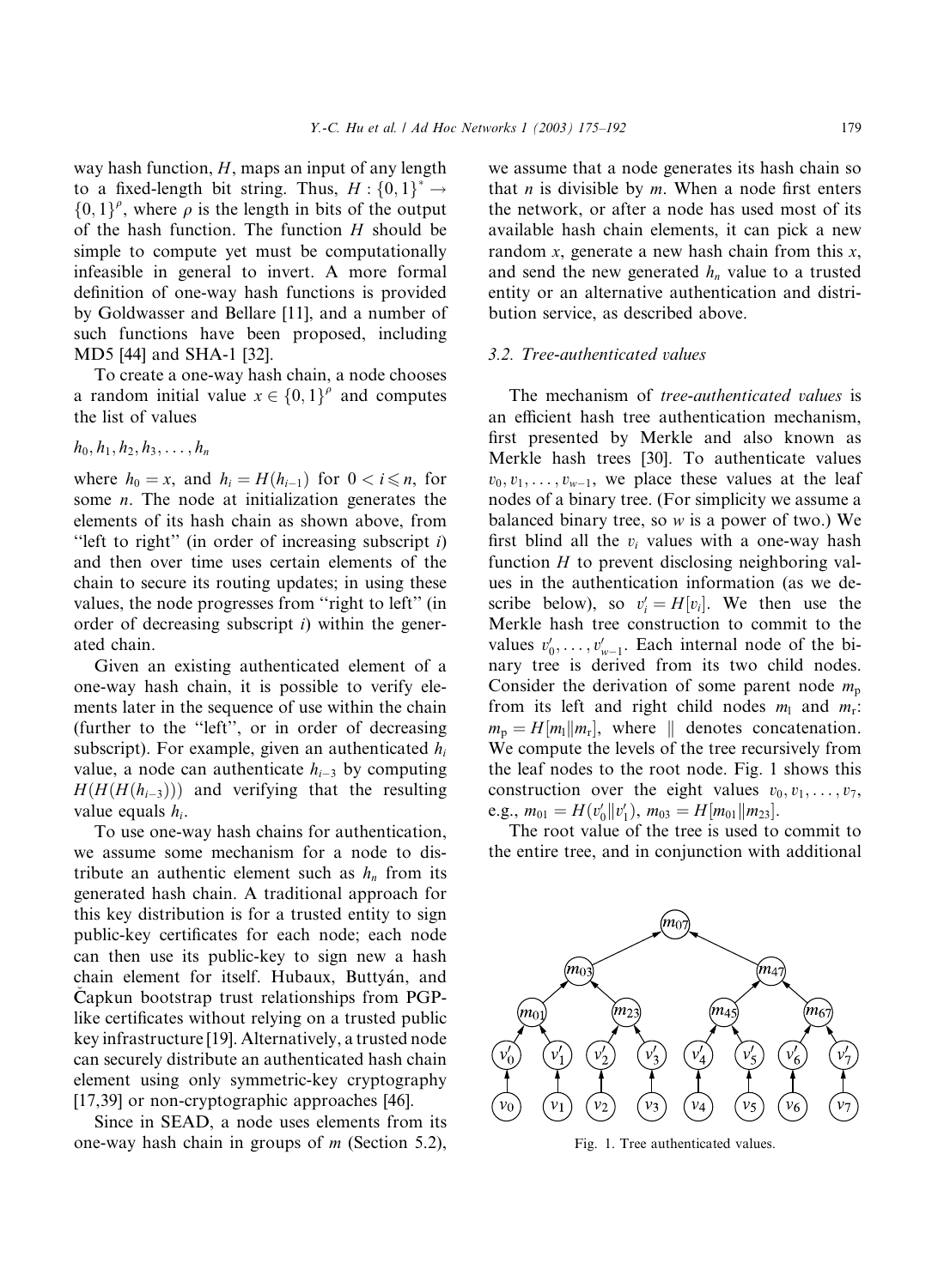information, it can be used to authenticate any leaf value. To authenticate a value  $v_i$  the sender discloses  $i$ ,  $v_i$ , and all the sibling nodes of the nodes on the path from  $v_i$  to the root node. The receiver can then use these nodes to verify the path up to the root, which authenticates the value  $v_i$ . For example, if a sender wants to authenticate key  $v_2$  in Fig. 1, it includes the values  $v'_3, m_{01}, m_{47}$  in the packet. A receiver with an authentic root value  $m_{07}$ can then verify that

$$
H[H[m_{01}||H[H[v_2]||v'_3]]||m_{47}]
$$

equals the stored root value  $m_{07}$ . If the verification is successful, the receiver knows that  $v_2$  is authentic.

The extra  $v'_0, v'_1, \ldots, v'_7$  in Fig. 1 are added to the tree to avoid disclosing (in this example) the value  $v_3$  for the authentication of  $v_2$ .

## 4. Attacks

Kumar [25] and Smith et al. [45] discuss attacks against distance vector routing protocols. In addition, in prior work we presented some attacks against ad hoc network routing protocols [17]. In this section, we summarize relevant attacks.

An attacker can attempt to reduce the amount of routing information available to other nodes, by failing to advertise certain routes or by destroying or discarding routing packets or parts of routing packets. A node failing to advertise a route indicates its unwillingness to forward packets for those destinations. We do not attempt to defend against this attack, since the attacker could also otherwise drop data packets sent to those destinations. A node can drop routing packets it receives, in which case it becomes ignorant of links available to it and fails to pass potentially improved knowledge to its neighbors. This ignorance attack has even more limited impact than failing to advertise routes that the node itself knows. Finally, an intruder can jam routing packets; we will disregard such attacks in this paper, since prevention of such attacks begins at the physical layer.

An attacker can modify an advertisement by changing the destination, metric, or source address (and hence next-hop). For example, an attacker advertising a zero metric for all destinations can cause all nodes around it to route packets for all destinations toward it rather than toward each actual destination. Alternatively, an attacker can modify the source address of the advertisement, thus spreading inaccurate next-hop information.

An attacker can mount a replay attack by sending an old advertisement to some node, in an attempt to get that node to update its routing table with stale routes.

A more subtle type of attack is the creation of a wormhole in the network, using a pair of attacker nodes A and B linked via a private network connection. In a wormhole, every packet that A receives from the ad hoc network, A forwards through the wormhole to  $B$ , to then be forwarded normally by *B*; similarly, *B* may send all ad hoc network packets to A. Such an attack potentially disrupts routing by short circuiting the normal flow of routing packets, and the attackers may also create a virtual vertex cut of nodes in the network that they control. We describe the wormhole attack and solutions [38] and we give more details on the vertex cut and other attackers [17] elsewhere.

An attacker may be a compromised node. If so, it will have access to all cryptographic keys of that compromised node, and it may cooperate with other attackers or compromised nodes.

## 5. Securing distance vector routing

#### 5.1. Basic design of SEAD

We base the design of our secure routing protocol SEAD on the DSDV-SQ version [6] of the insecure DSDV ad hoc network routing protocol, as described in Section 2. In particular, to avoid long-lived routing loops in SEAD, we use destination sequence numbers, as in DSDV; we also use these destination sequence numbers to provide replay protection of routing update messages in SEAD.

We differ from DSDV in that we do not use an average weighted settling time in sending triggered updates. To reduce the number of redundant triggered updates, each node in DSDV tracks, for each destination, the average time between when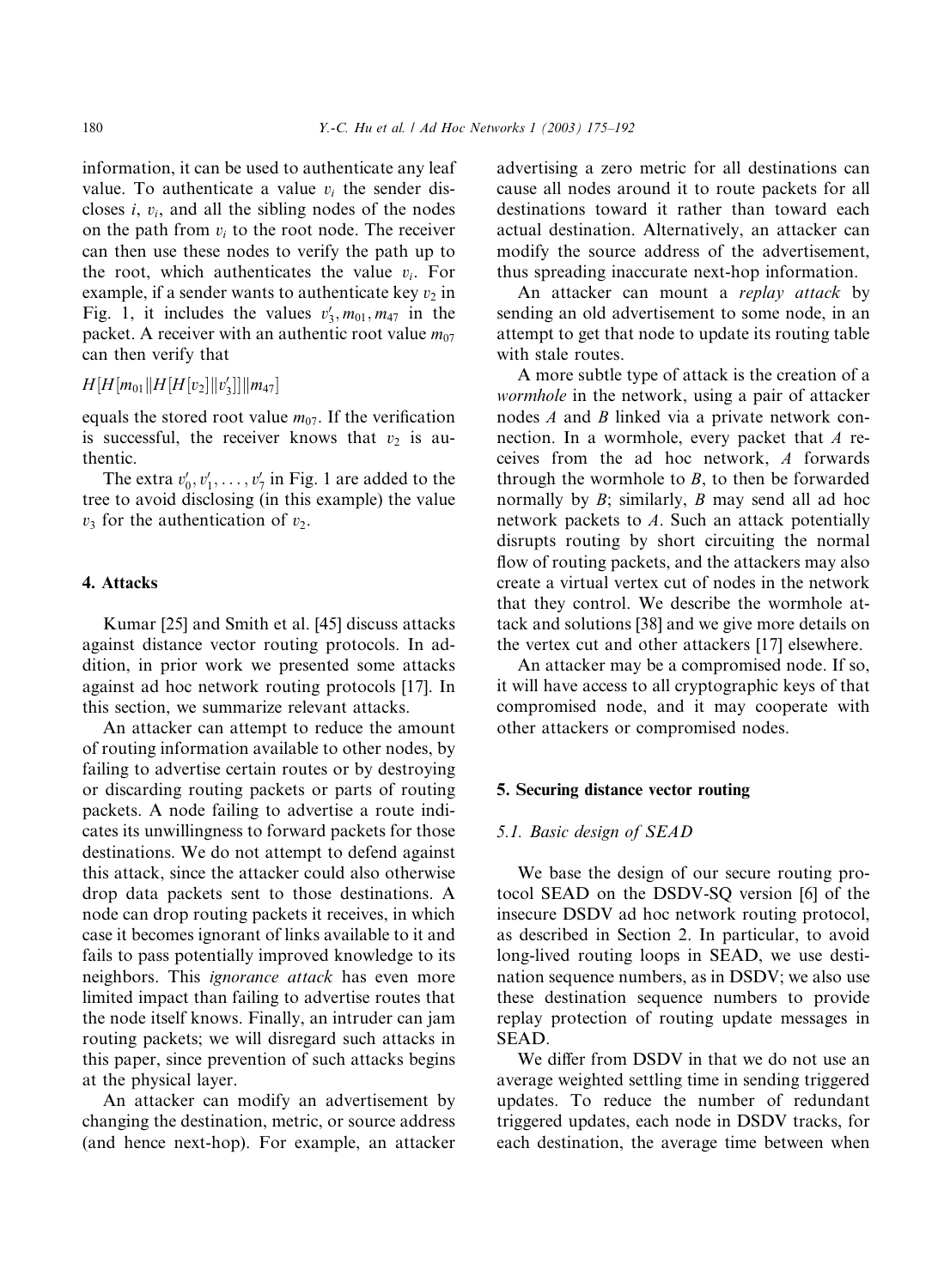the node receives the *first* update for some new sequence number for that destination, and when it receives the best update for that sequence number for it (with the minimum metric among those received with that sequence number); when deciding to send a triggered update, each DSDV node delays any triggered update for a destination for this average weighted settling time, in the hope of only needing to send one triggered update, with the best metric, for that sequence number.

SEAD does not use such a delay, in order to prevent attacks from nodes that might maliciously not use the delay. Since a node selects the first route it receives with highest sequence number and lowest metric, an attacker could otherwise attempt to cause more traffic to be routed through itself, by avoiding the delay in its own triggered updates. Such an attack could otherwise put the attacker in a position to eavesdrop on, modify, or discard other nodes' packets.

In addition, unlike DSDV, when a node detects that its next-hop link to some destination is broken, the node does not increment the sequence number for that destination in its routing table when it sets the metric in that entry to infinity. Since higher sequence numbers take priority, this node's routing update with this new sequence number must be authenticated, but we did not include a mechanism for authenticating these larger sequence numbers. Instead, the node flags its routing table entry for this destination to not accept any new updates for this same sequence number, effectively preventing the possible routing loop and traditional distance vector ''counting to infinity'' problem [14,28] that could otherwise occur in this case.

## 5.2. Metric and sequence number authenticators

In addition to the differences between our SEAD protocol and DSDV-SQ described in Section 5.1, the lower bound on each metric in a routing update in SEAD is secured through authentication; in addition, the receiver of SEAD routing information also authenticates the sender (ensures that the routing information originates from the correct sender). We describe the authentication of the lower bound on the distance metric in this section and the neighbor authentication in the following section. Whereas DSDV-SQ (and DSDV) are subject to all of the attacks in Section 4, SEAD thus resists those attacks. SEAD is robust against multiple uncoordinated attackers creating incorrect routing state in any other node, even in spite of active attackers or compromised nodes in the network. A description of the detailed security properties provided by the complete SEAD protocol is provided in Section 6.1.

One possible approach that could be used for authenticating routing updates in a distance vector routing protocol is for each node to sign each of its routing updates using asymmetric cryptography. However, this approach raises three distinct problems for use in an ad hoc network.

First, an attacker could send a large number of arbitrary forged routing updates to some victim node, such that the victim is forced to spend all of its CPU resources attempting to verify this stream of updates, creating an effective Denial-of-Service attack; this attack would be particularly easy in many ad hoc networks, since ad hoc network nodes tend to have less powerful CPUs than workstations in wired networks. Second, an attacker who has compromised a node can send updates claiming that any other node is a neighbor (metric 1), causing other nodes to incorrectly direct packets for this destination node toward the attacker. Finally, even with no attacker present, the larger signatures and longer signature generation and verification times of asymmetric cryptography would reduce the resources that could otherwise be used for running useful applications and doing useful communication; this problem is more severe in an ad hoc network than in a traditional (i.e., wired and stationary) network due to the limited resources of nodes and links in an ad hoc network, such as available bandwidth, CPU capacity, and battery power (energy).

Instead, in securing routing in SEAD, we use efficient one-way hash chains [26]. The basic operation of a one-way hash chain was described in Section 3. Each node in SEAD uses a specific single next element from its hash chain in each routing update that it sends about itself (metric 0). Based on this initial element, the one-way hash chain conceptually provides authentication for the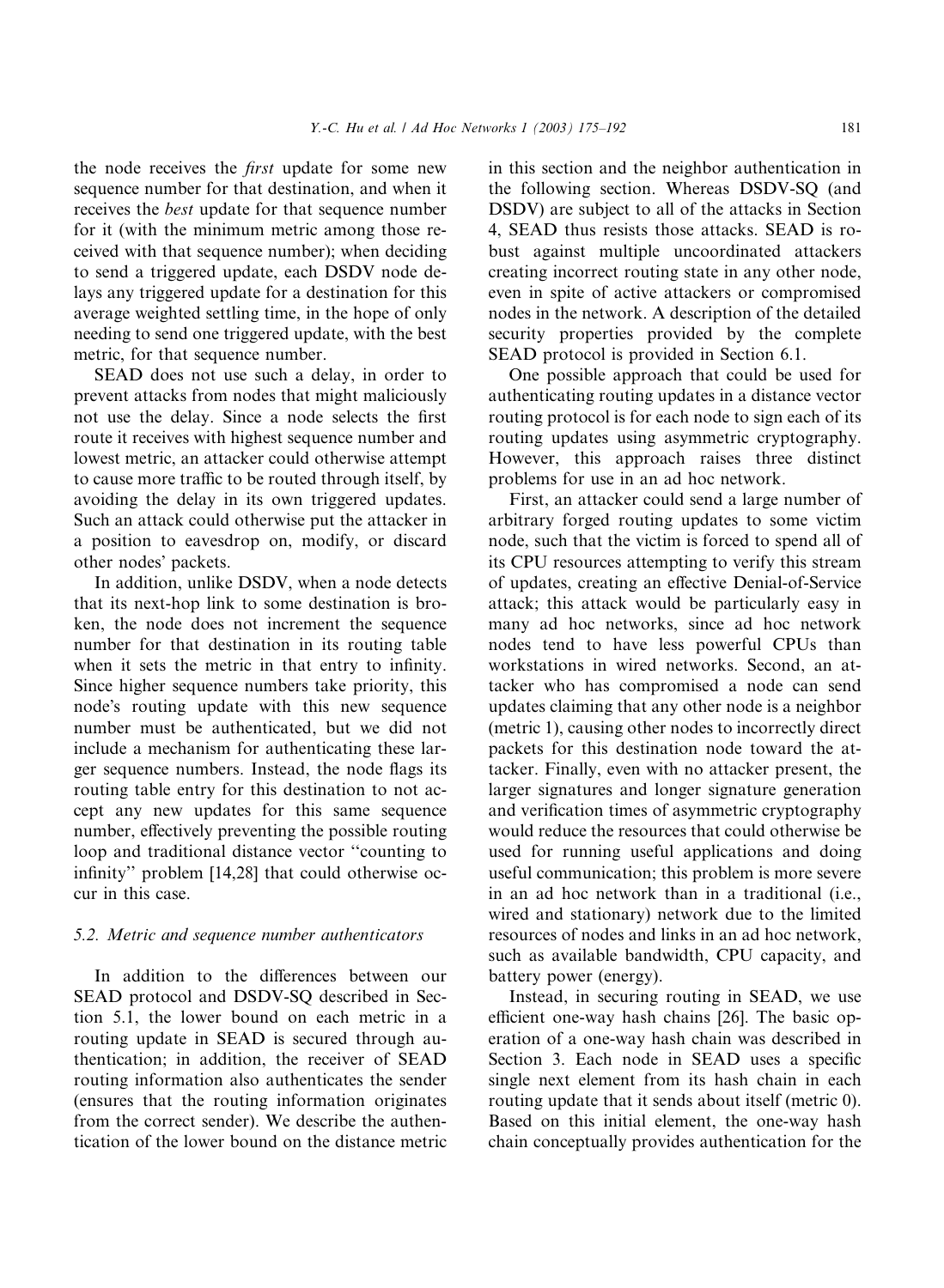lower bound of the metric in other routing updates for this destination; the authentication provides only a lower bound on the metric, since it does not prevent a malicious node from claiming the same metric as the node from which it heard this route. In particular, the one-way hash function provides the property that another node can only increase a metric in a routing update, but cannot decrease it. Due to the properties of the one-way hash function, given any value in the hash chain, an attacker cannot generate any value in the chain that will be used by this node in a future update that it sends about itself (a value to the ''left'' of the given value in the chain, with smaller subscript). Similarly, for each entry in its routing update describing a route to another destination, the hash chain of that destination node allows the metric in that entry to be authenticated by nodes receiving it.

As noted in Section 3, we assume that an upper bound can be placed on the diameter of the ad hoc network, and we use  $m - 1$  to denote this bound. Thus, within the routing protocol, all metrics in any routing update are less than  $m$ . The method used by SEAD for authenticating an entry in a routing update uses the sequence number in that entry to determine a contiguous group of m elements from that destination node's hash chain, one element of which must be used to authenticate that routing update. The particular element from this group of elements that must be used to authenticate the entry is determined by the metric value being sent in that entry. Specifically, if a node's hash chain is the sequence of values

 $h_0, h_1, h_2, h_3, \ldots, h_n$ 

and  $n$  is divisible by  $m$ , then for a sequence number i in some routing update entry, let  $k = (n/m) - i$ . An element from the group of elements

$$
h_{km}, h_{km+1}, \ldots, h_{km+m-1}
$$

from this hash chain is used to authenticate the entry; if the metric value for this entry is  $j, 0 \leq j < m$ , then the value  $h_{km+j}$  here is used to authenticate the routing update entry for that sequence number.

When a node in SEAD sends a routing update, the node includes one hash value with each entry in that update. If the node lists an entry for itself in that update, it sets the address in that entry to its own node address, the metric to 0, the sequence number to its own next sequence number, and the hash value to the first element in the group of its own hash chain elements corresponding to that sequence number. In the example given above for sequence number  $i$ , the node sets the hash value in that entry to its  $h_{km}$ . If the node lists an entry for some other destination in that update, it sets the address in that entry to that destination node's address, the metric and sequence number to the values for that destination in its routing table, and the hash value to the hash of the hash value received in the routing update entry from which it learned that route to that destination.

This use of a hash value corresponding to the sequence number and metric in a routing update entry prevents any node from advertising a route to some destination claiming a greater sequence number than that destination's own current sequence number, due to the one-way nature of the hash chain. Likewise, no node can advertise a route better than those for which it has received an advertisement, since the metric in an existing route cannot be decreased.

Nodes receiving any routing update can easily authenticate each entry in the update, given any earlier authentic hash element from the same hash chain, as described in Section 3. In order to guard against attacks in which a malicious update claiming a high sequence number attempts to force a receiving node to perform a large number of hash operations in order to authenticate the update, a receiving node may limit the number of hashes it is willing to perform for each such authentication, discarding updates that cannot be authenticated; since DSDV-SQ (and thus SEAD) spreads new routing information across the network, this limit assumes a bound on the number of routing updates about a destination that the receiving node may have missed before any authentic update is received. A similar solution to such an attack would be to have each node tie its own sequence number generation to a loosely synchronized clock value, thus allowing a receiving node to determine if a claimed sequence number in an update could be authentic before performing the implied hashes to confirm that fact.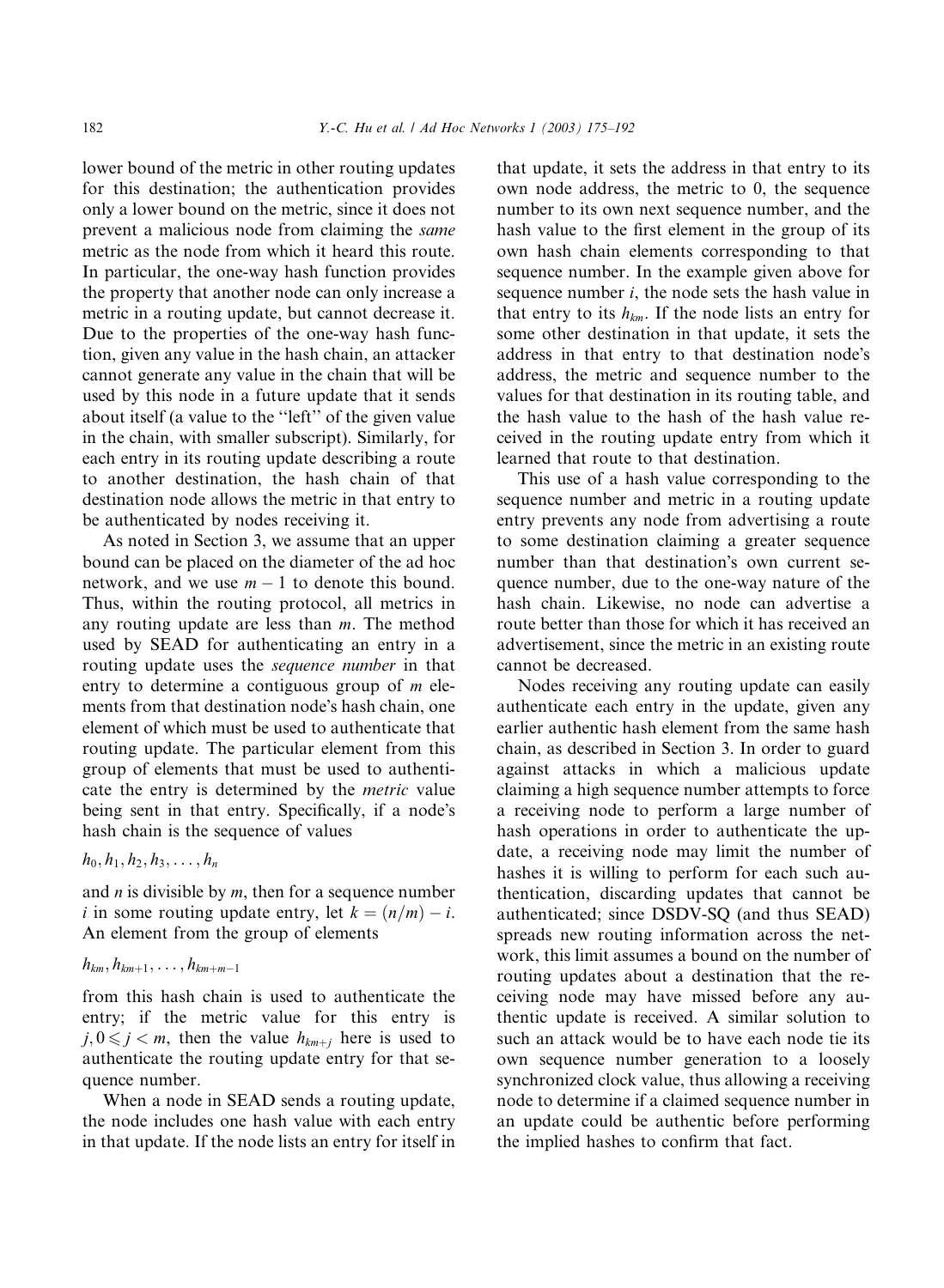Y.-C. Hu et al. / Ad Hoc Networks 1 (2003) 175–192 183

When a node receives a routing update, for each entry in that update, the node checks the authentication on that entry, using the destination address, sequence number, and metric in the received entry, together with the latest prior authentic hash value received by this node from that destination's hash chain. Based on the sequence number and metric in the received entry and the sequence number and metric of this latest prior authentic hash value for that destination, the node hashes the hash value received in this entry the correct number of times, according to the description above as to which hash value must be used for any given sequence number and metric, to confirm that the resulting value equals the prior authentic hash value. If so, the entry is authentic and the node processes it in the routing algorithm as a normal received routing update entry; otherwise, the node ignores the received entry and does not modify its routing table based on it.

It may be possible for an attacker to modify routing update messages in transit, and such an attacker would be able to prevent certain routes from being advertised; however, such an attacker would also be able to corrupt the entire routing update, which is equivalent to a jamming attack. The protocol can also be secured against modification of the source address for a routing update and against wormhole attacks, by use of other mechanisms at the MAC layer, including mechanisms that rely only on symmetric cryptography [38]. In particular, these MAC layer approaches authenticate the transmitting source of a packet and ensure that this transmitting source is within some distance of the receiver.

## 5.3. Neighbour authentication

The source of each routing update message in SEAD must also be authenticated, since otherwise, an attacker may be able to create routing loops. Any efficient broadcast authentication mechanism, such as TESLA [37], HORS [42], or TIK [38], can be used to authenticate the neighbor. The drawbacks of these approaches are that they require synchronized clocks, and that they incur either an authentication delay or a relatively high communication overhead.

An alternative approach that does not require time synchronization is to assume a shared secret key among each pair of nodes, and to use the respective key in conjunction with a Message Authentication Code. The sender would include one Message Authentication Code for each neighbor with each routing update. Since SEAD includes periodic neighbor sensing functionality, each node knows the set of neighbors for which it needs to authenticate routing updates. In particular, each node trusts any zero-metric update with a valid authenticator; if a node has received such an update from another node for a recent sequence number, it considers that node a neighbor and computes a Message Authentication Code for it in subsequent updates.

When two nodes first become neighbors, one of the two nodes will transmit a routing update first. That update will cause the receiving node to detect the new neighbor. As a result of hearing this update, the receiving node will send a triggered routing update, allowing the other node to detect the new neighbor.

#### 5.4. Preventing same-distance fraud

In Section 5.2, we authenticate the metric and sequence number with a one-way hash chain. This solution does not protect against same-distance fraud: that is, a node receiving an advertisement for sequence number s and distance (metric)  $d$  can re-advertise the same sequence number s and distance d. To defend against same-distance fraud, we designed hash tree chains, which have properties similar to hash chains but allow the detection of same-distance fraud, when used in conjunction with packet leashes [18] to prevent an adversary from replaying a routing update in wireless networks.

We prevent same-distance fraud by tying the authenticator to the address of the node sending a route advertisement, thus preventing an attacker from replaying an authenticator that it hears from a neighbor. We construct a special one-way chain, which we call a hash tree chain, where each element of the chain encodes the node id, thus forcing a node to increase the distance metric if it wants to encode its own id. Each step in this one-way chain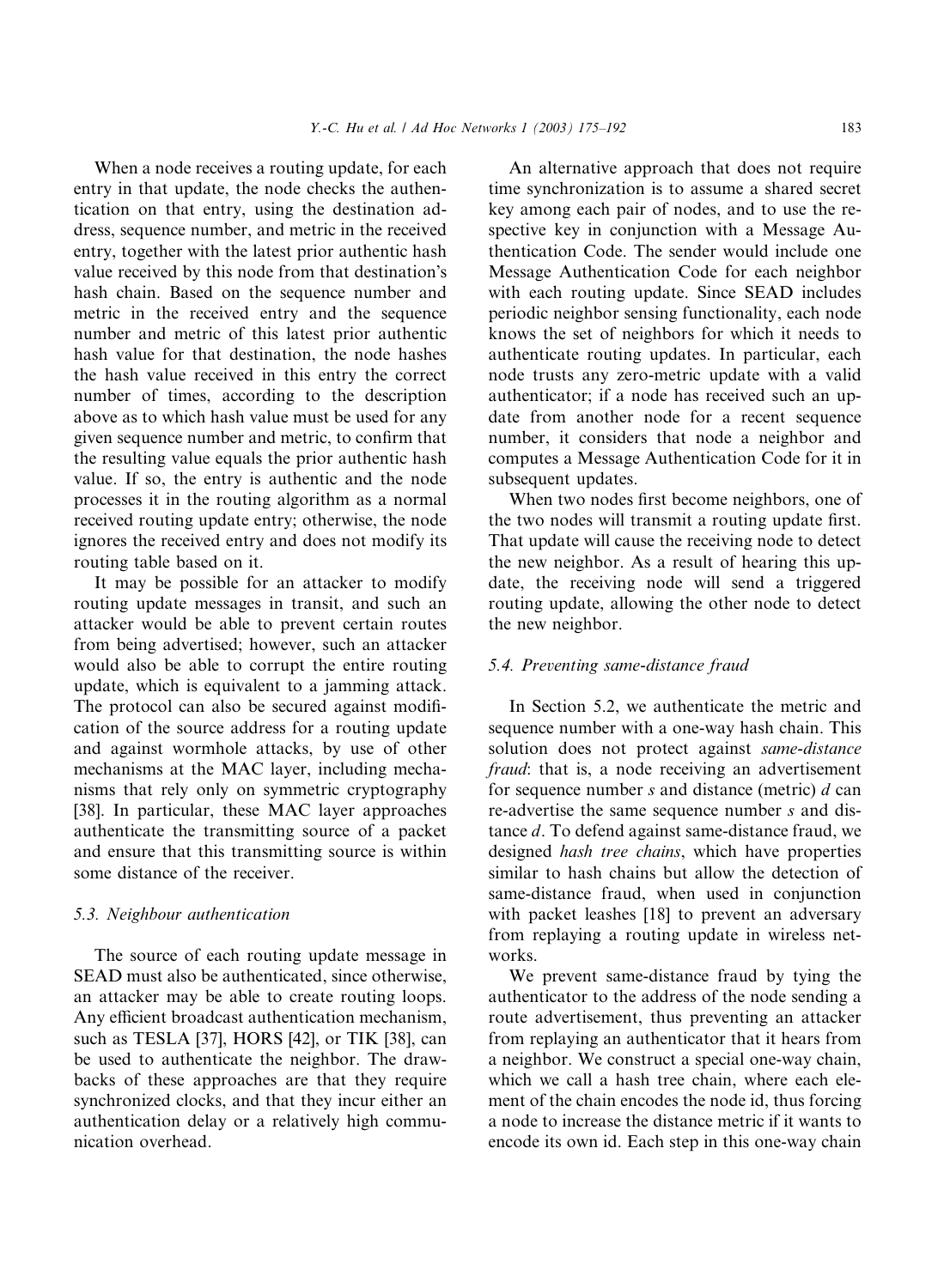contains a collection of values, one or more of which are used to authenticate any particular node. This approach is similar to that used in the HORS signature scheme [43]. These values are authenticated using a Merkle tree, and the root of that Merkle tree is used to generate the collection of values in the next step.

A hash tree chain is a hybrid between a hash tree and a one-way chain. The one-way chain property is used in the same way as in Section 5.2 (to enforce that nodes cannot decrease the distance metric), and the hash tree property is used to authenticate the node id. We construct the hash tree between each pair  $v_{i-1}, v_i$  of one-way chain values as follows. From the value  $v_i$ , we derive a set of values  $b_0, \ldots, b_n$ , using a one-way hash function H as  $b_i = H[v_i||j]$ , for each j. We then build a hash tree above those values for authentication, as described in Section 3.2. The root of the tree becomes the previous value of the one-way chain  $v_{i-1} = b_{0n}$ . Fig. 2 shows an example. The node with the id 1 forwards the shaded values  $b'_0$ ,  $b_1$ , and  $b_{23}$  to the neighboring nodes, which can compute the oneway hash tree chain forward to verify the authenticity of values  $b'_0$ ,  $b_1$ , and  $b_{23}$ , and use the value  $b_{03}$  to sign their own id when forwarding the route update, thus automatically increasing the distance metric.

We now present two examples of how the hash tree chain can be used: when a single value corresponds to a node, and when a  $\gamma$ -tuple of values corresponds to a node. For notational and analytic convenience, we describe hash tree chains for which the number of values between each hash chain value is a power of two.

In a small network, each value  $b_i$  can correspond to a single node; since no two nodes share a single value, an attacker has no way to derive its



Fig. 2. Authenticating one distance metric within a sequence of a hash tree chain. In this example, each element  $b_i$  stands for one router, so this hash tree chain supports four routers.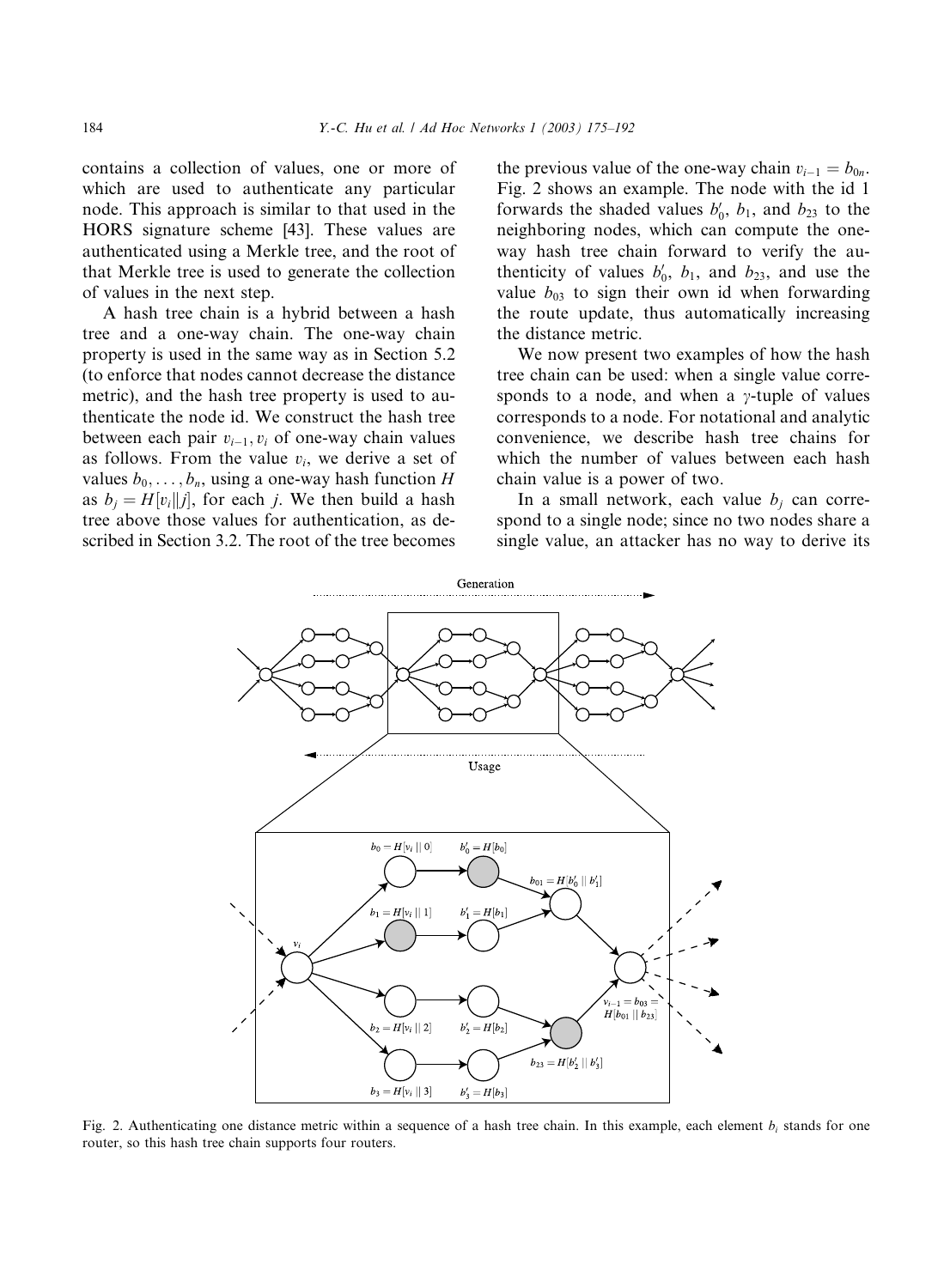value from the advertisements of neighboring nodes, and hence it must follow the hash tree chain to the next step in order to provide a valid authenticator.

In larger networks, with *n* nodes, the  $O(n)$ overhead of generating each step of the chain may be too great; as a result, we authenticate each node with a  $\gamma$ -tuple of values. Although no two nodes share the same  $\gamma$ -tuple of values, an attacker could learn each of its  $\gamma$  values from different neighbors that advertise the same metric, and could then forge an advertisement without increasing the metric. We show that an attacker's probability of success may be sufficiently small. We also change the encoding of a node id for each update, so that an attacker in a static network cannot continue to forge updates once it finds an appropriate set of values from its neighbors. Consider a hash tree chain with  $2<sup>m</sup>$  values in each step (and thus a hash tree of height  $m + 1$ ). For example, if each node has a unique node id between 0 and  $\begin{pmatrix} 2^m \\ \gamma \end{pmatrix}$ each node<br> $\binom{2^m}{n}$  – 1, then the  $\gamma$ -tuple encodes

$$
x = (\text{node id} + H[\text{sequence number}]) \text{ mod } \binom{2^m}{\gamma}
$$

such that the  $\gamma$ -tuple changes for each sequence number.

#### 5.5. Bounding verification overhead

The overhead to verify authentication values can be large if a node has missed several routing updates. In particular, an attacker can force a victim node to verify a hash chain as long as  $O(ks)$ , where  $k$  is the maximum number of hops and  $s$  is the maximum number of sequence numbers represented by a hash chain. We can prevent this attack by using a new hash chain for each sequence number.

A node using this scheme generates a random hash chain root  $h_{0,s}$  for each sequence number s, for example by using a PRF  $\mathcal F$  and a secret master key  $\mathscr X$  to derive  $h_{0,s} = \mathscr F(\mathscr X,s)$ . Given the authentic anchor of this hash chain  $h_{k,s} = H^k[h_{0,s}]$ (where  $k$  is the maximum metric), any node can authenticate  $h_{ms}$ , which is the authenticator for sequence number s and metric m.

To allow nodes to authenticate these anchors  $h_{ks}$ , each node builds a hash tree, using the hash chain anchors as leaves (Section 3.2). When a node sends an update with a new sequence number s, it includes the root of the hash chain  $h_{0,s}$ , the anchor of the hash chain  $h_{ks}$ , and the path to the root of the hash tree. To authenticate any update, the node verifies the anchor by following the path to the root of the hash tree. It then verifies the hash value  $h_{m,s}$  by verifying that  $h_{k,s} = H^{k-m}[h_{m,s}]$ . Since the maximum hash chain length is  $k$  and the anchor verification requires  $O(log(s))$  effort, where s is the number of sequence numbers represented by any root, the computation required to verify any update is bounded by  $k + \log(s)$ .

## 6. Evaluation

## 6.1. Security analysis

Securing a distance vector protocol seems fundamentally harder than securing link-state or ondemand protocols such as DSR [22]. Since distance vector protocols compress the route information into a hop count value and a next hop, it is challenging to verify the correctness of the hop count value. In this section, we discuss some of the security properties of the SEAD protocol.

Using SEAD, any attacker cannot create a valid advertisement with larger (better) sequence number that it received. Furthermore, for advertisements sent using the largest received sequence number, attackers that do not collude cannot advertise a route shorter than the one it has heard. For example, if the best metric m received by a node at the current sequence number s, the attacker cannot advertise a better metric than m. When hash tree chains are used (as described in Section 5.4), SEAD achieves even stronger properties:

- If each node corresponds to a single hash tree chain value  $(y = 1)$ , the attacker is forced to advertise metric at best  $m + 1$ .
- Otherwise, the attacker is forced to advertise metric at best  $m + 1$  with high probability, and otherwise cannot advertise with metric better than m.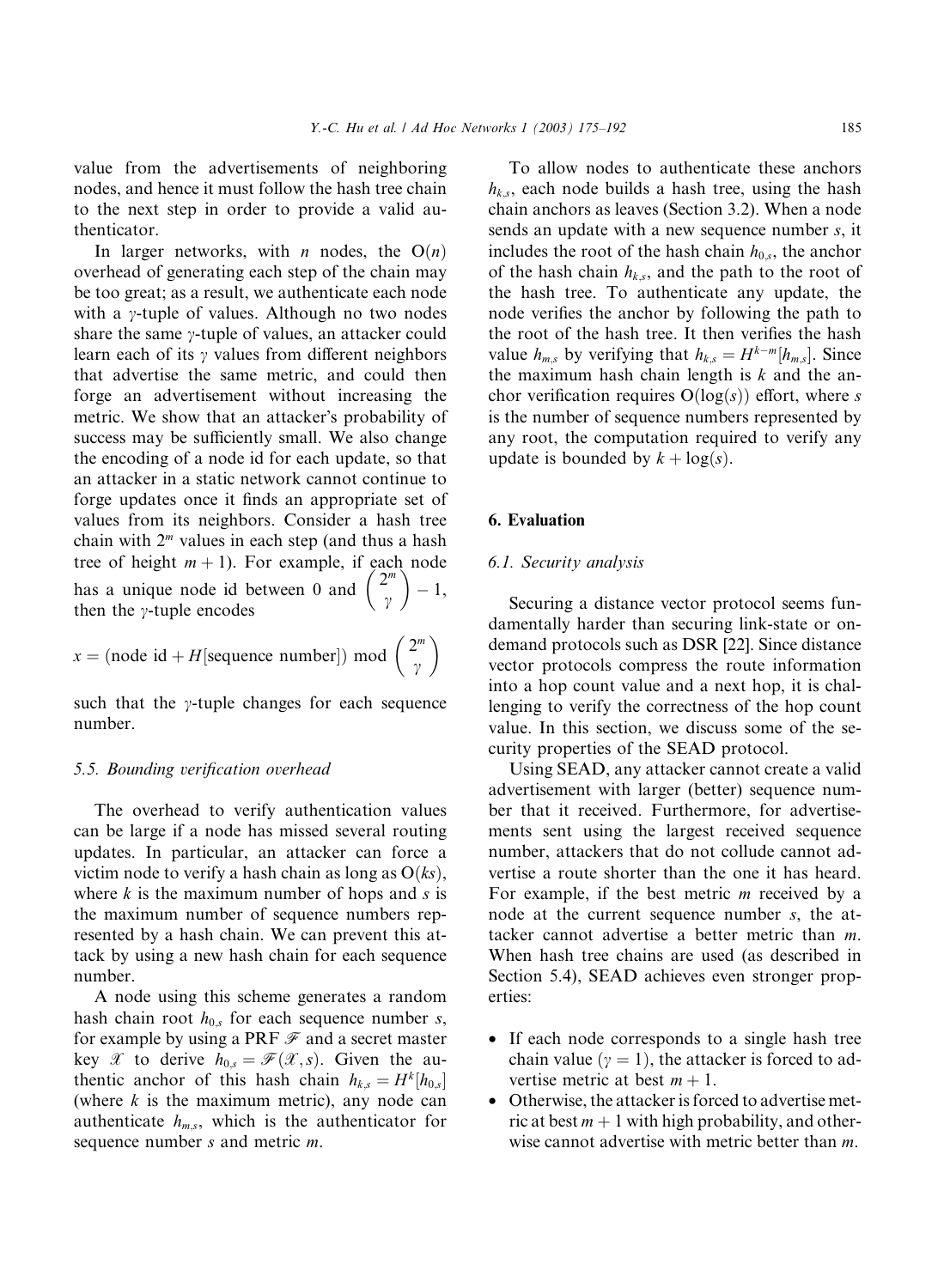We now explore the probability of successful metric replay using the hash tree chain scheme when each node corresponds to a set of hash tree chain values ( $\gamma \neq 1$ ). Let  $A_i$  be the set of combinations of nodes that do not include value  $b_i$ needed by the attacker. The attacker, then, has  $\bigcup_{i=1}^{n} A_i$  ways to fail. We now apply the inclusion– exclusion principle:

$$
\left| \bigcup_{i=1}^{\gamma} A_i \right| = \sum_i |A_i| - \sum_{i_1, i_2} |A_{i_1} \cap A_{i_2}| + \dots + (-1)^{\gamma+1} \left| \bigcap_{i=1}^{\gamma} A_i \right|
$$
  
= 
$$
\sum_{i=1}^{\gamma} (-1)^{i+1} {\gamma \choose i} {\gamma \choose \gamma}
$$

Then the probability of a successful defense is

$$
\frac{\sum\limits_{i=1}^{\gamma}(-1)^{i+1}\binom{\gamma}{i}\left(\binom{2^m-i}{\gamma}\right)}{\left(\binom{2^m}{\gamma}-1\right)}.
$$

This probability can be quite high; for example, when  $m = 6$ ,  $\gamma = 3$ , and  $q = 3$  as before, an attacker has a  $1.675 \times 10^{-3}$  probability of success; when three consecutive advertisements are required for the same metric before a routing change is made, the attacker succeeds once every 6.74 years.

An attacker that has not compromised any node (and hence does not possess any cryptographic keys from a node) cannot successfully send any routing messages, since an uncompromised neighbor node will reject the messages due to the failed neighbor authentication. A repeater can function as a one-node wormhole; this is not addressed by SEAD, though TIK [38] can prevent this attack.

A collection of a number of attackers that have compromised one or more nodes can only redirect the path from a source to a destination through one or more attackers if the length of the best (minimum metric) attacker-free route for which the source receives an advertisement is at least as large as the number of nodes between the destination and the first attacker, plus the number of nodes between the last attacker and the destination.

If each node using SEAD (including attackers) keeps routing tables where the next-hop for a given destination is set to the authenticated source address of the first advertisement received by that node containing the minimum metric for the greatest sequence number, then the next-hop pointers in all nodes' routing tables will describe a route back to the destination.

With SEAD, no routing loop is possible, unless the loop contains one or more attackers. Furthermore, no loop is possible unless no nonattacker node on the loop has received a better advertisement (in terms of sequence number and metric) for this destination than the best advertisement received by some attacker on the loop.

If a collection of attackers form a vertex cut between two groups of nodes in the network [17], the attackers can arbitrarily control the routes between any node in one group and a node in the other group. Since in a vertex cut, any packet between such nodes must physically pass through a node on the vertex cut, no routing protocol can eliminate such attacks.

## 6.2. Simulation evaluation methodology

To evaluate the performance impact of our security approach in SEAD without attackers, we modified the DSDV-SQ implementation in our extensions to ns-2 [6]. Specifically, we increased the size of each routing update to represent the authentication hash value in each table entry. We also removed the settling time and the sequence number changes, as described in Section 5.1. We did not simulate the mechanisms in Section 5.4 because they provide minimal protection without the use of packet leashes, and packet leashes provide no-cost packet authentication. Because we wanted to determine the cost of SEAD without significant additional assumptions, we simulated pairwise shared key authentication. We also did not simulate the mechanisms in Section 5.5, because such precautions are not always necessary. For example, if nodes are loosely time synchronized, an upper bound on the maximum sequence number can be easily determined. Alternatively, intrusion detection techniques can be used to avoid the need to authenticate many bogus up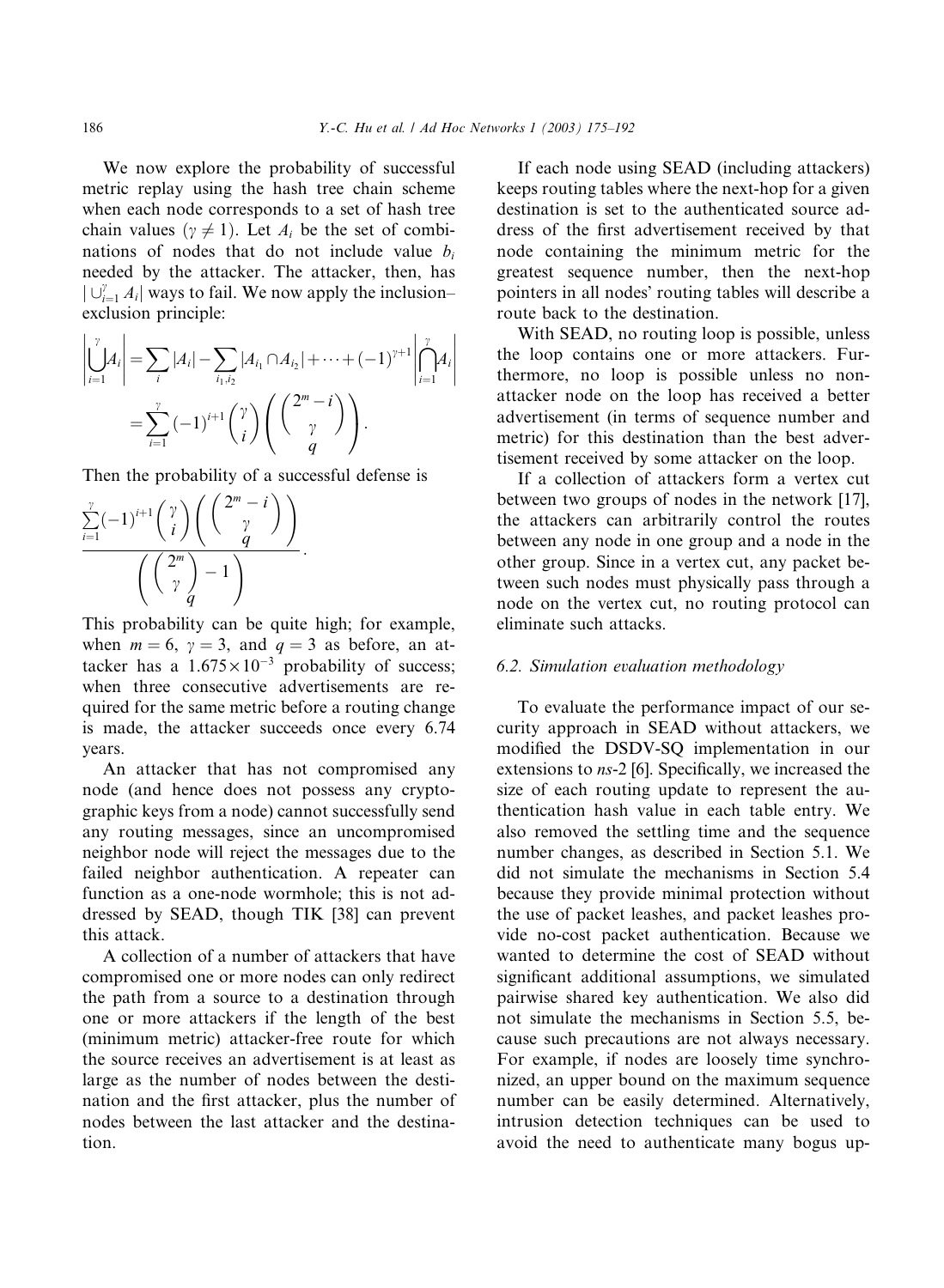dates. In particular, a node can check the neighbor authentication very easily. If certain neighbors persist in sending updates with bogus metric authenticators, those neighbors can be ignored, or the verification of their updates can be relegated to a lower priority.

We chose the *ns*-2 simulator for this study because it realistically models arbitrary node mobility as well as physical radio propagation effects such as signal strength, interference, capture effect, and wireless propagation delay. Our propagation model is based on the two-ray ground reflection model [41]. The simulator also includes an accurate model of the IEEE 802.11 Distributed Coordination Function (DCF) wireless MAC protocol [20].

In our simulations, nodes moved according to the random waypoint mobility model [22]. Each node is initially placed at a random location and pauses for a period of time called the pause time; it then chooses a new location at random and moves there with a velocity randomly chosen uniformly between 0 and the maximum speed  $v_{\text{max}}$ . When it arrives, it repeats the process of pausing and then selecting a new destination to which to move. The data communication pattern in our study uses 20 source-destination pairs, each sending a Constant Bit Rate (CBR) flow of 4 data packets/s. Each data packet is 512 bytes in size. Table 1 details the parameters used in our simulations.

Table 1

|  |  |  | Parameters for SEAD performance study |  |
|--|--|--|---------------------------------------|--|
|--|--|--|---------------------------------------|--|

| Scenario parameters                 |                                  |  |  |
|-------------------------------------|----------------------------------|--|--|
| Number of nodes                     | 50                               |  |  |
|                                     |                                  |  |  |
| Maximum velocity $(v_{\text{max}})$ | $20 \text{ m/s}$                 |  |  |
| Dimensions of space                 | $1500 \times 300$ m <sup>2</sup> |  |  |
| Nominal radio range                 | $250 \text{ m}$                  |  |  |
| Source–destination pairs            | 20                               |  |  |
| Source data rate (each)             | 4 packets/s                      |  |  |
| Application data payload size       | 512 bytes/packet                 |  |  |
| Total application data load         | 327 kilobytes/s                  |  |  |
| Raw physical link bandwidth         | 2 Megabytes/s                    |  |  |
| <b>SEAD</b> parameters              |                                  |  |  |
| Periodic route update interval      | 15 <sub>s</sub>                  |  |  |
| Periodic updates missed before      | 3                                |  |  |
| link is declared broken             |                                  |  |  |
| Maximum packets buffered            | 5                                |  |  |
| per node per destination            |                                  |  |  |
| Hash length $(\rho)$                | 80 bits                          |  |  |

We evaluated SEAD by comparing it to DSDV-SQ, as described in Section 2. We measured performance along four metrics:

- *Packet delivery ratio*. The total over all nodes of the number of application-level packets received, divided by the total number of application-level packets originated.
- *Byte overhead*. The total over all hops of the number of overhead bytes transmitted.
- Packet overhead. The total over all hops of the number of overhead packets transmitted.
- Median latency. The median packet delivery latency, where latency is calculated as the elapsed time between the application layer passing a packet to the routing layer and that packet first being received at the destination.

### 6.3. Simulation results

The results of our performance study of SEAD are shown in Fig. 3 as a function of pause time in the random waypoint mobility model. Each figure represents the average over 65 randomly generated runs at each pause time, and the error bars show the 95% confidence intervals; the runs used for SEAD and those for DSDV-SQ were identical. On the right side of each graph (pause time 900), the nodes are stationary, and on the left side of each graph (pause time 0), the nodes are all in continuous motion.

The packet delivery ratios for SEAD and DSDV-SQ are shown in Fig. 3(a), and the median latency of delivered application-level packets for these simulations is shown in Fig. 3(b). Surprisingly, SEAD consistently outperforms DSDV-SQ in terms of packet delivery ratio. By not using a weighted settling time delay in sending triggered updates in SEAD, the number of routing advertisements sent by SEAD generally increases relative to DSDV-SQ, allowing nodes to have more up-to-date routing tables.

However, SEAD also increases overhead, both due to this increased number of routing advertisements, and due to the increase in size of each advertisement from the addition of the hash value on each entry for authentication. This increased overhead is shown in Fig. 3(c) and (d), which show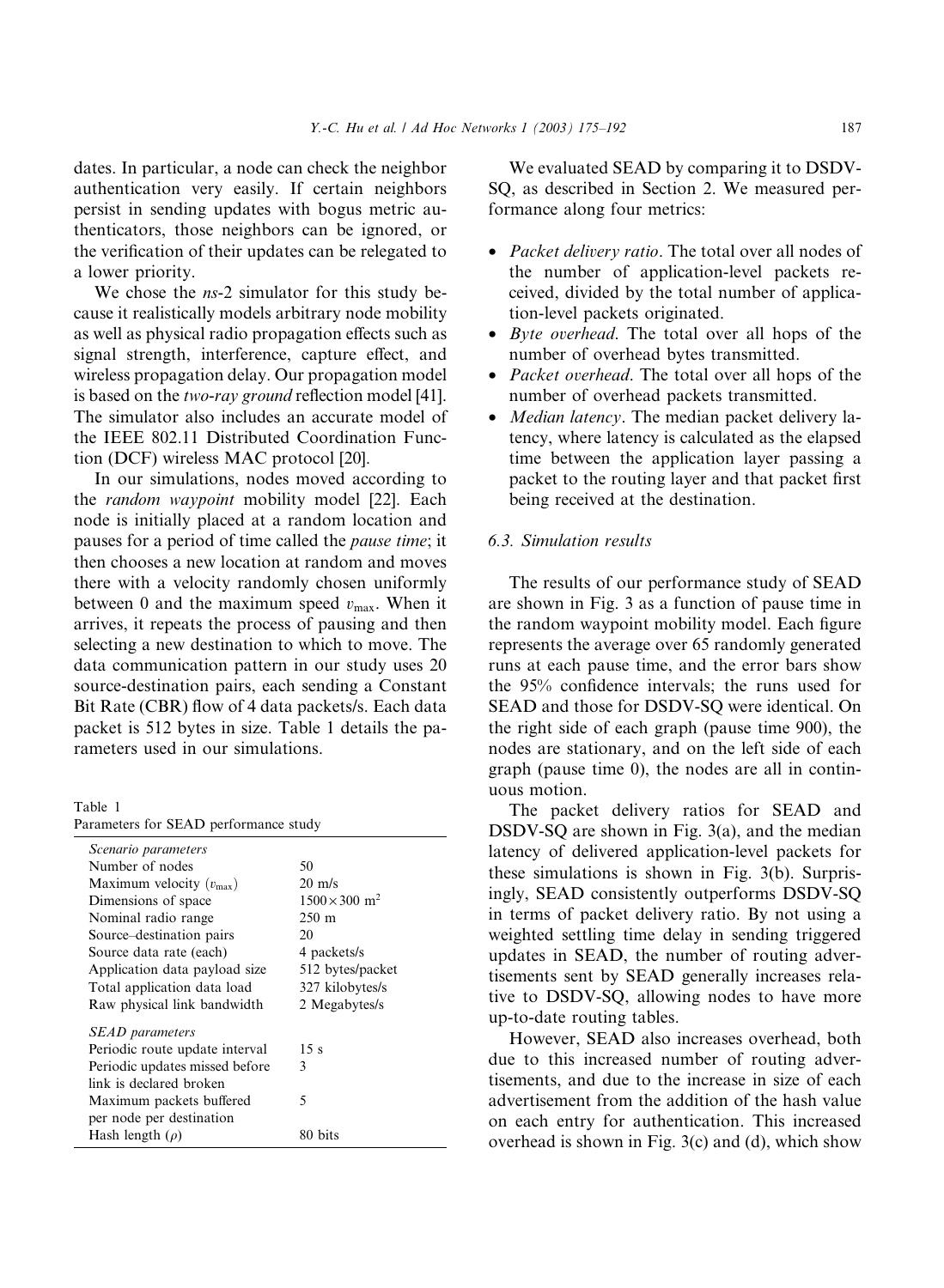

Fig. 3. SEAD performance evaluation results (average over 65 runs): (a) packet delivery ratio; (b) median latency; (c) packet overhead and (d) byte overhead.

the number of routing overhead packets and the number of routing overhead bytes, respectively, caused by the two protocols in these same simulations. The vertical scale in Fig. 3(c) is magnified to show the difference between the two protocols; the vertical scale here ranges only between 40 and 46.

The increased overhead in SEAD causes some congestion in the network in these simulations, as shown in the latency results in Fig. 3(b). At all pause times, SEAD exhibits higher latency than DSDV-SQ, due to the decreased available network capacity from the increased overhead in SEAD. The rise in latency at higher pause times is due to the nonuniform distribution of nodes in space caused by node motion in the random waypoint model. Although the initial node locations and the locations to which each node moves during the run are uniformally chosen over the space, the straight line path of a node from one location to the next tends to distribute nodes on average closer to the center of the space; at higher pause times, nodes spend most (or all) of the time in their initial uniformally distributed locations. For example over the 65 simulation runs, the average route length used by SEAD at pause time 900 was about 28% longer than at pause time 0 (for DSDV-SQ, the average route length at pause time 900 was about 33% longer than at pause time 0). This increased route length, together with SEAD's increased overhead, created additional congestion at higher pause times in the simulations.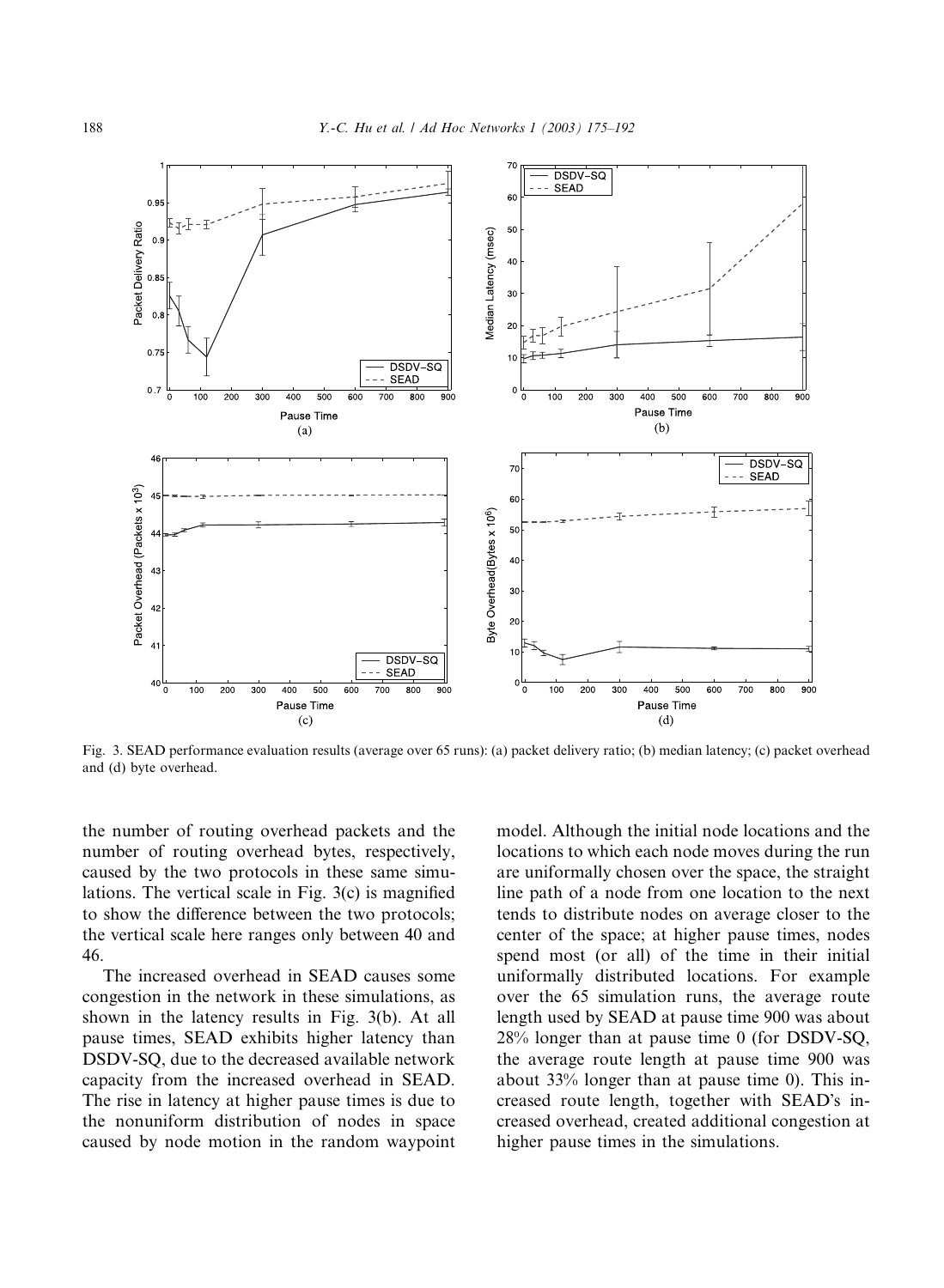## 7. Related work

Kumar [25] discusses attacks against distance vector routing protocols, and describes mechanisms to secure them using Message Authentication Codes. Although these mechanisms ensure the integrity of router-to-router communications, they do not withstand node compromise. In particular, they do not secure the metric in each routing table entry, and thus a compromised router could claim routes of any length to any destination.

Smith et al. [45] discuss attacks against distance vector routing protocols, and present countermeasures that provide security. However, their techniques do not apply well in an ad hoc network since they require knowledge of which links are possible, whereas in an ad hoc network, any pair of nodes could be within range and form a link.

Zapata [47] proposes SAODV, which uses a new one-way hash chain for each Route Discovery to secure the metric field in an RREQ packet. Zapata's protocol differs in two ways. First, it uses a digital signature to authenticate the anchor of each such chain, which is significantly more expensive than the use of a single hash chain (Section 5.1) or the use of Merkle hash trees (Section 5.2). Second, SAODV operates on-demand, which results in somewhat different assumptions in areas such as neighbor authentication.

A number of security protocols have been designed for RIPv2 [2,28]. These protocols protect the integrity of the packet from modification, but they do not prevent a node from advertising a route that does not actually exist.

Several researchers have proposed the use of asymmetric cryptography to secure both wired and ad hoc network routing protocols [9,24,36,47,48]. However, when the nodes in an ad hoc network are unable to verify asymmetric signatures quickly enough, these protocols may not be suitable and may create Denial-of-Service attacks; these protocols also generally require more network bandwidth than does SEAD with its hash values.

Cheung [7] and Hauser et al. [13] describe symmetric-key approaches to the authentication of updates in link state protocols, but neither work discusses the mechanisms for detecting the status of these links. In wired networks, a common

technique for authenticating HELLO packets is to verify that the incoming network interface is the expected interface and that the IP TTL of the packet is 255. In a wireless network, this technique cannot be used. Heffernan [15] and Basagni et al. [3] use shared keys to secure routing communication, which is vulnerable to some single-node compromises. Perrig et al. [39] use symmetric primitives to secure routing only between nodes and a trusted base station.

As mentioned in Section 3, some researchers have explored the establishment of trust relationships and authenticated keys in ad hoc networks [17,19,39,46].

Marti et al. [29] consider the problem of detecting intermediate nodes that do not forward packets. However, their scheme is limited to certain types of network Medium Access Control layers and may trigger false alarms in congested networks.

In other work, we have designed a secure *on*demand routing protocol for ad hoc networks, called Ariadne [17]. The mechanisms we used for security in Ariadne are end-to-end in nature, whereas our approach here for SEAD operates on a hop-by-hop basis due to the basic operation of distance vector routing. Furthermore, unlike Ariadne, the techniques presented here do not rely on a Message Authentication Code to authenticate routing table entries, but instead directly use elements from a one-way hash chain to provide authentication for both the sequence number and the metric in each entry. An earlier version of SEAD appeared as [16].

#### 8. Conclusions and future work

In this paper, we have presented the design and evaluation of SEAD, a new secure ad hoc network routing protocol using distance vector routing. Many previous routing protocols for ad hoc networks have been based on distance vector approaches (e.g., [5,10,12,23,31,34]), but they have generally assumed a trusted environment. Instead, in designing SEAD, we carefully fit inexpensive cryptographic primitives to each part of the protocol functionality to create an efficient, practical protocol that is robust against multiple uncoordinated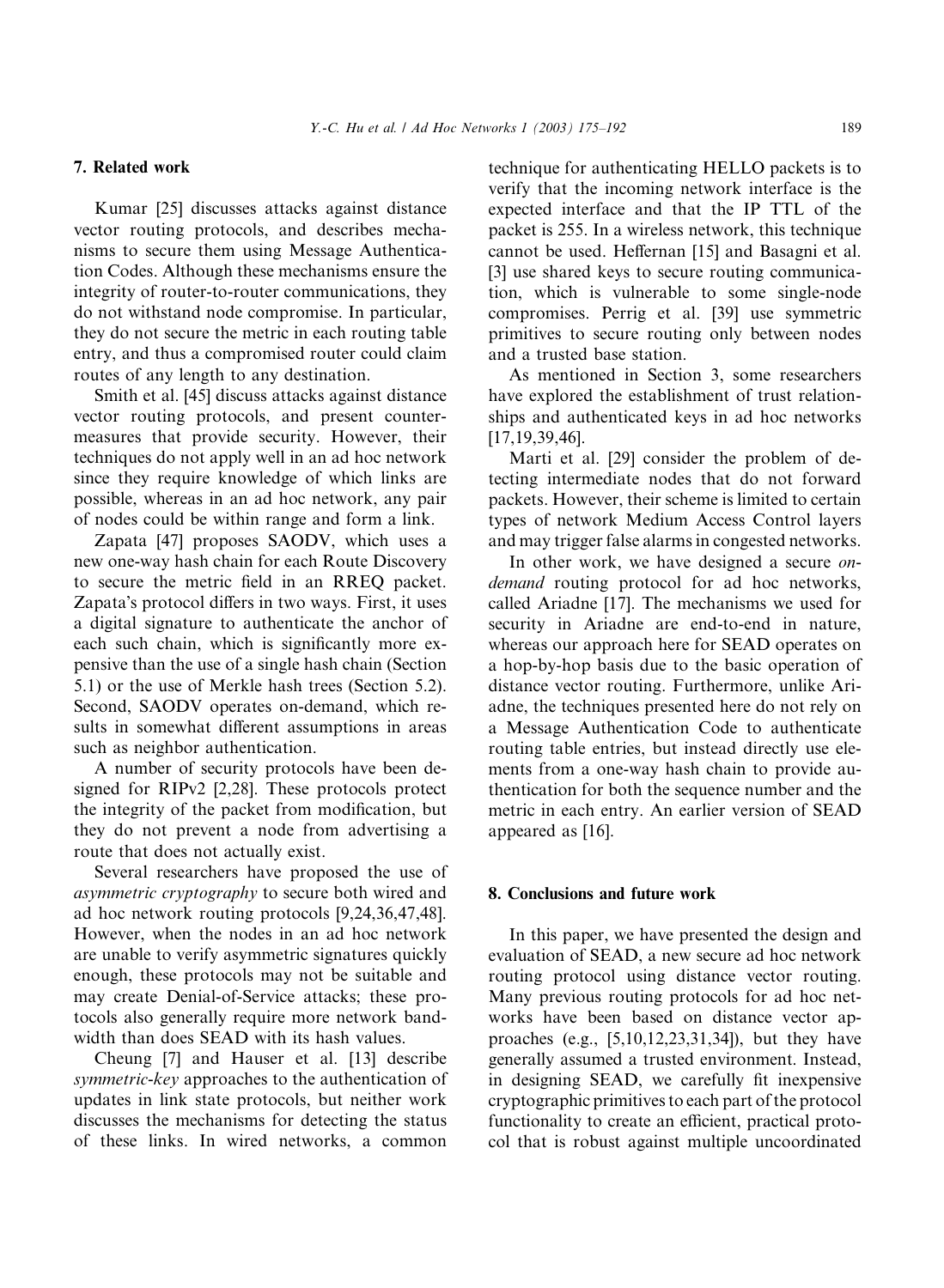attackers creating incorrect routing state in any other node, even in spite of active attackers or compromised nodes in the network. Together with existing approaches for securing the physical layer and MAC layer within the network protocol stack, the SEAD protocol provides a foundation for the secure operation of an ad hoc network.

We base the design of SEAD in part on the DSDV ad hoc network routing protocol [34], and in particular, on the DSDV-SQ version of the protocol, which has been shown to outperform other DSDV versions in previous detailed ad hoc network simulations [6,21]. For security, we use efficient one-way hash functions and do not use asymmetric cryptographic primitives. Consequently, SEAD is efficient and can be used in networks of computation- and bandwidth-constrained nodes. SEAD actually outperforms DSDV-SQ in terms of packet delivery ratio, although it does create more overhead in the network, both due to an increased number of routing advertisements it sends, and due to the increase in size of each advertisement due to the addition of the hash value on each entry for authentication.

In future work, we plan to also consider mechanisms to detect and expose nodes that advertise routes but do not forward packets, and to merge this work with our other work in securing on-demand routing protocols to create a secure protocol based on ZRP [12]. We are also considering the possibility of extending DSDV to behave like a path-vector routing protocol, allowing the source address of each advertisement to be more readily authenticated.

#### Acknowledgements

This work was supported in part by NSF under grant CCR-0209204, by NASA under grant NAG3-2534, and by gifts from Schlumberger and Bosch. The views and conclusions contained here are those of the authors and should not be interpreted as necessarily representing the official policies or endorsements, either express or implied, of NSF, NASA, Schlumberger, Bosch, Rice University, Carnegie Mellon University, or the US Government or any of its agencies.

### References

- [1] N. Abramson, The ALOHA system—another alternative for computer communications, in: Proceedings of the Fall 1970 AFIPS Computer Conference, November 1970, pp. 281–285.
- [2] F. Baker, R. Atkinson, RIP-2 MD5 Authentication, RFC 2082, January 1997.
- [3] S. Basagni, K. Herrin, E. Rosti, D. Bruschi, Secure Pebblenets, in: ACM International Symposium on Mobile Ad Hoc Networking and Computing (MobiHoc 2001), Long Beach, CA, October 2001, pp. 156–163.
- [4] B. Bellur, R.G. Ogier, A reliable, efficient topology broadcast protocol for dynamic networks, in: Proceedings of the Eighteenth Annual Joint Conference of the IEEE Computer and Communications Societies (INFO-COM99), March 1999, pp. 178–186.
- [5] R.V. Boppana, S. Konduru, An adaptive distance vector routing algorithm for mobile, ad hoc networks, in: Proceedings of the Twentieth Annual Joint Conference of the IEEE Computer and Communications Societies (IN-FOCOM 2001), 2001, pp. 1753–1762.
- [6] J. Broch, D.A. Maltz, D.B. Johnson, Y.-C. Hu, J.G. Jetcheva, A performance comparison of multi-hop wireless ad hoc network routing protocols, in: Proceedings of the Fourth Annual ACM/IEEE International Conference on Mobile Computing and Networking (MobiCom98), October 1998, pp. 85–97.
- [7] S. Cheung, An efficient message authentication scheme for link state routing, in: 13th Annual Computer Security Applications Conference, 1997.
- [8] T. Clausen, P. Jacquet, A. Laouiti, P. Minet, P. Muhlethaler, A. Qayyum, L. Viennot, Optimized Link State Routing Protocol, Internet-draft, draft-ietf-manet-olsr-05.txt, October 2001, Work in Progress.
- [9] K. Sanzgiri, B. Dahill, B.N. Levine, E. Royer, C. Shields, A secure routing protocol for ad hoc networks, in: Proceedings of the 10th IEEE International Conference on Network Protocols (ICNP02), November 2002.
- [10] J.J. Garcia-Luna-Aceves, C.L. Fullmer, E. Madruga, D. Beyer, T. Frivold, Wireless Internet Gateways (WINGS), in: Proceedings of IEEE MILCOM 97, November 1997, pp. 1271–1276.
- [11] S. Goldwasser, M. Bellare, Summer course cryptography and computer security at MIT, 1996–1999, in: Lecture Notes on Cryptography, August 1999.
- [12] Z.J. Haas, A routing protocol for the reconfigurable wireless network, in: 1997 IEEE 6th International Conference on Universal Personal Communications Record: Bridging the Way to the 21st Century (ICUPC '97), vol. 2, October 1997, pp. 562–566.
- [13] R. Hauser, A. Przygienda, G. Tsudik, Reducing the cost of security in link state routing, in: Symposium on Network and Distributed Systems Security (NDSS'97), February 1997, pp. 93–99.
- [14] C. Hedrick, Routing Information Protocol, RFC 1058, November 1988.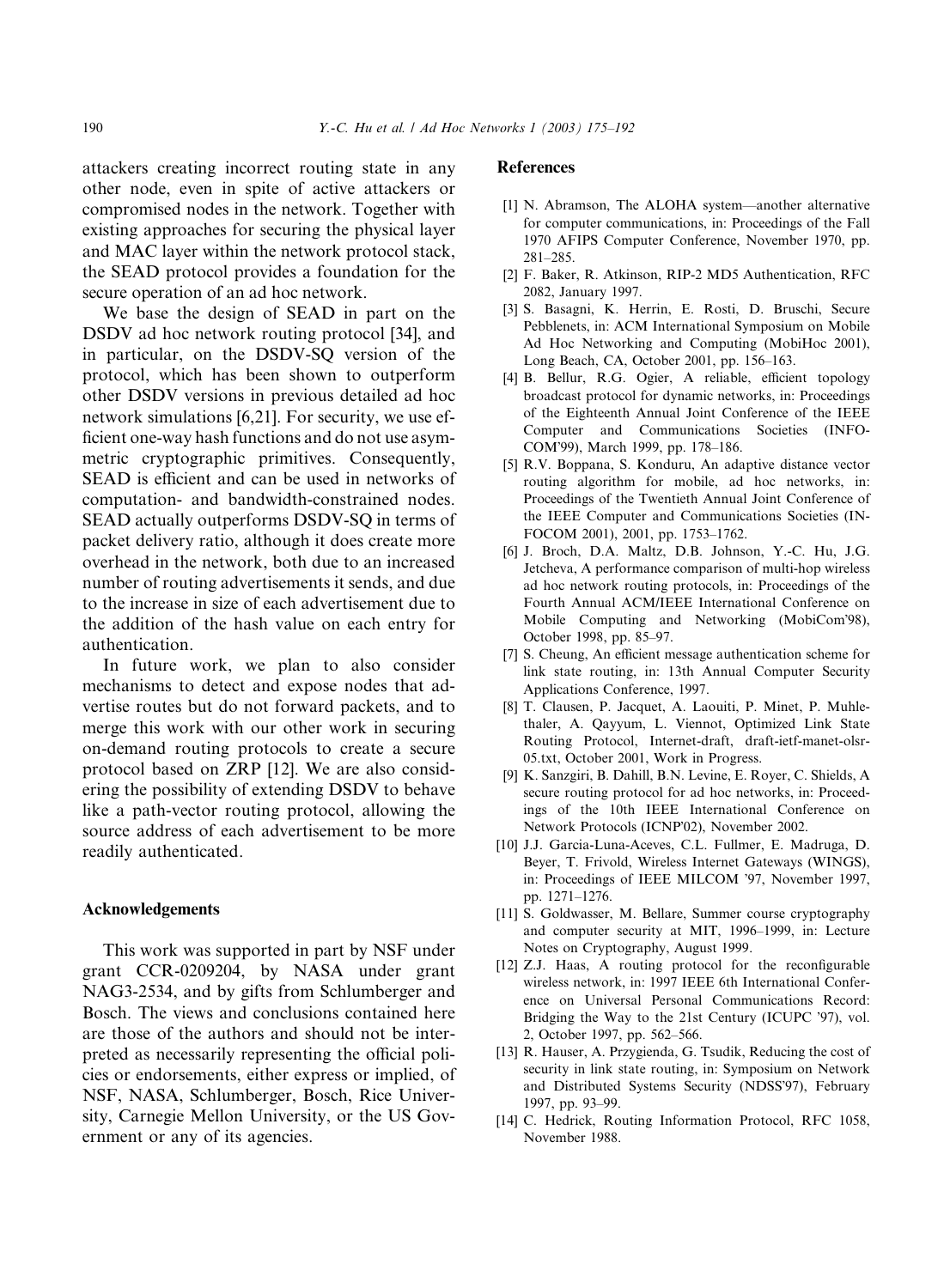- [15] A. Heffernan, Protection of BGP sessions via the TCP MD5 signature option, RFC 2385, August 1998.
- [16] Y.-C. Hu, D.B. Johnson, A. Perrig, Secure efficient distance vector routing in mobile wireless ad hoc networks, in: Fourth IEEE Workshop on Mobile Computing Systems and Applications (WMCSA  $02$ ), June 2002, pp. 3–13.
- [17] Y.-C. Hu, A. Perrig, D.B. Johnson, Ariadne: A secure ondemand routing protocol for wireless ad hoc networks, in: Proceedings of the Eighth Annual International Conference on Mobile Computing and Networking (MobiCom 2002), September 2002, pp. 12–23.
- [18] Y.-C. Hu, A. Perrig, D.B. Johnson, Packet leashes: a defense against wormhole attacks in wireless ad hoc networks, in: Proceedings of IEEE Infocomm 2003, April 2003.
- [19] J.-P. Hubaux, L. Buttyán, S. Čapkun, The quest for security in mobile ad hoc networks, in: Proceedings of the Third ACM Symposium on Mobile Ad Hoc Networking and Computing (MobiHoc 2001), Long Beach, CA, October 2001.
- [20] IEEE Computer Society LAN MAN Standards Committee, Wireless LAN Medium Access Control (MAC) and Physical Layer (PHY) specifications, IEEE Std 802.11- 1997, The Institute of Electrical and Electronics Engineers, New York, 1997.
- [21] P. Johansson, T. Larsson, N. Hedman, B. Mielczarek, M. Degermark, Scenario-based performance analysis of routing protocols for mobile ad-hoc networks, in: Proceedings of the Fifth Annual ACM/IEEE International Conference on Mobile Computing and Networking (MobiCom'99), August 1999, pp. 195–206.
- [22] D.B. Johnson, D.A. Maltz, Dynamic source routing in ad hoc wireless networks, in: T. Imielinski, H. Korth (Eds.), Mobile Computing, Kluwer Academic Publishers, Dordrecht, 1996, pp. 153–181 (Chapter 5).
- [23] J. Jubin, J.D. Tornow, The DARPA Packet Radio network protocols, Proceedings of the IEEE 75 (1) (1987) 21–32.
- [24] S. Kent, C. Lynn, J. Mikkelson, K. Seo, Secure Border Gateway Protocol (S-BGP)––real world performance and deployment issues, in: Symposium on Network and Distributed Systems Security (NDSS'00), February 2000, pp. 103–116.
- [25] B. Kumar, Integration of security in network routing protocols, SIGSAC Review 11 (2) (1993) 18–25.
- [26] L. Lamport, Password authentication with insecure communication, Communications of the ACM 24 (11) (1981) 770–772.
- [27] G.S. Malkin, RIP version 2 protocol applicability statement, RFC 1722, November 1994.
- [28] G.S. Malkin, RIP version 2, RFC 2453, November 1998.
- [29] S. Marti, T.J. Giuli, K. Lai, M. Baker, Mitigating routing misbehaviour in mobile ad hoc networks, in: Proceedings of the Sixth Annual International Conference on Mobile Computing and Networking (MobiCom 2000), Boston MA, August 2000, pp. 255–265.
- [30] R. Merkle, Protocols for public key cryptosystems, in: 1980 IEEE Symposium on Security and Privacy, 1980.
- [31] S. Murthy, J.J. Garcia-Luna-Aceves, An efficient routing protocol for wireless networks, Mobile Networks and Applications 1 (2) (1996) 183–197.
- [32] National Institute of Standards and Technology (NIST), Secure hash standard, May 1993, Federal Information Processing Standards (FIPS) Publication 180-1.
- [33] V.D. Park, M.S. Corson, A highly adaptive distributed routing algorithm for mobile wireless networks, in: Proceedings of INFOCOM 97, April 1997, pp. 1405–1413.
- [34] C.E. Perkins, P. Bhagwat, Highly Dynamic Destination-Sequenced Distance-Vector routing (DSDV) for mobile computers, in: Proceedings of the SIGCOMM '94 Conference on Communications Architectures, Protocols and Applications, August 1994, pp. 234–244. Available [<http://](http://www.cs.umd.edu/projects/mcml/papers/Sigcomm94.ps) [www.cs.umd.edu/projects/mcml/papers/Sigcomm94.ps](http://www.cs.umd.edu/projects/mcml/papers/Sigcomm94.ps)> (a revised version).
- [35] C.E. Perkins, E.M. Royer, Ad-hoc On-demand Distance Vector routing, in: Proceedings of the Second IEEE Workshop on Mobile Computing Systems and Applications (WMCSA99), February 1999, pp. 90–100.
- [36] R. Perlman, Interconnections: Bridges and Routers, Addison-Wesley, Reading, MA, 1992.
- [37] A. Perrig, R. Canetti, D. Song, J.D. Tygar, Efficient and secure source authentication for multicast, in: Network and Distributed System Security Symposium (NDSS'01), February 2001.
- [38] A. Perrig, Y.-C. Hu, D.B. Johnson, Wormhole protection in wireless ad hoc networks, Technical Report TR01-384, Department of Computer Science, Rice University, December 2001.
- [39] A. Perrig, R. Szewczyk, V. Wen, D. Culler, J.D. Tygar, SPINS: security protocols for sensor networks, in: Seventh Annual ACM International Conference on Mobile Computing and Networks (MobiCom 2001), Rome, Italy, July 2001.
- [40] R.L. Pickholtz, D.L. Schilling, L.B. Milstein, Theory of spread spectrum communications––a tutorial, IEEE Transactions on Communications 30 (5) (1982) 855–884.
- [41] T.S. Rappaport, Wireless Communications: Principles and Practice, Prentice-Hall, Englewood Cliffs, NJ, 1996.
- [42] L. Reyzin, N. Reyzin, Better than BiBa: short one-time signatures with fast signing and verifying, Cryptology ePrint Archive, Report 2002/014, 2002, Available [<http://](http://eprint.iacr.org/) [eprint.iacr.org/>](http://eprint.iacr.org/).
- [43] L. Reyzin, N. Reyzin, Better than Biba short one-time signatures with fast signing and verifying, in: J. Seberry (Ed.), Information Security and Privacy––7th Australasian Conference (ACSIP 2002), Lecture Notes in Computer Science, vol. 2384, Springer, Berlin, 2002.
- [44] R.L. Rivest, The MD5 message-digest algorithm, RFC 1321, April 1992.
- [45] B.R. Smith, S. Murthy, J.J. Garcia-Luna-Aceves, Securing distance vector routing protocols, in: Symposium on Network and Distributed Systems Security (NDSS'97), February 1997.
- [46] F. Stajano, R. Anderson, The resurrecting duckling security issues for ad-hoc wireless networks, in: B. Christianson,